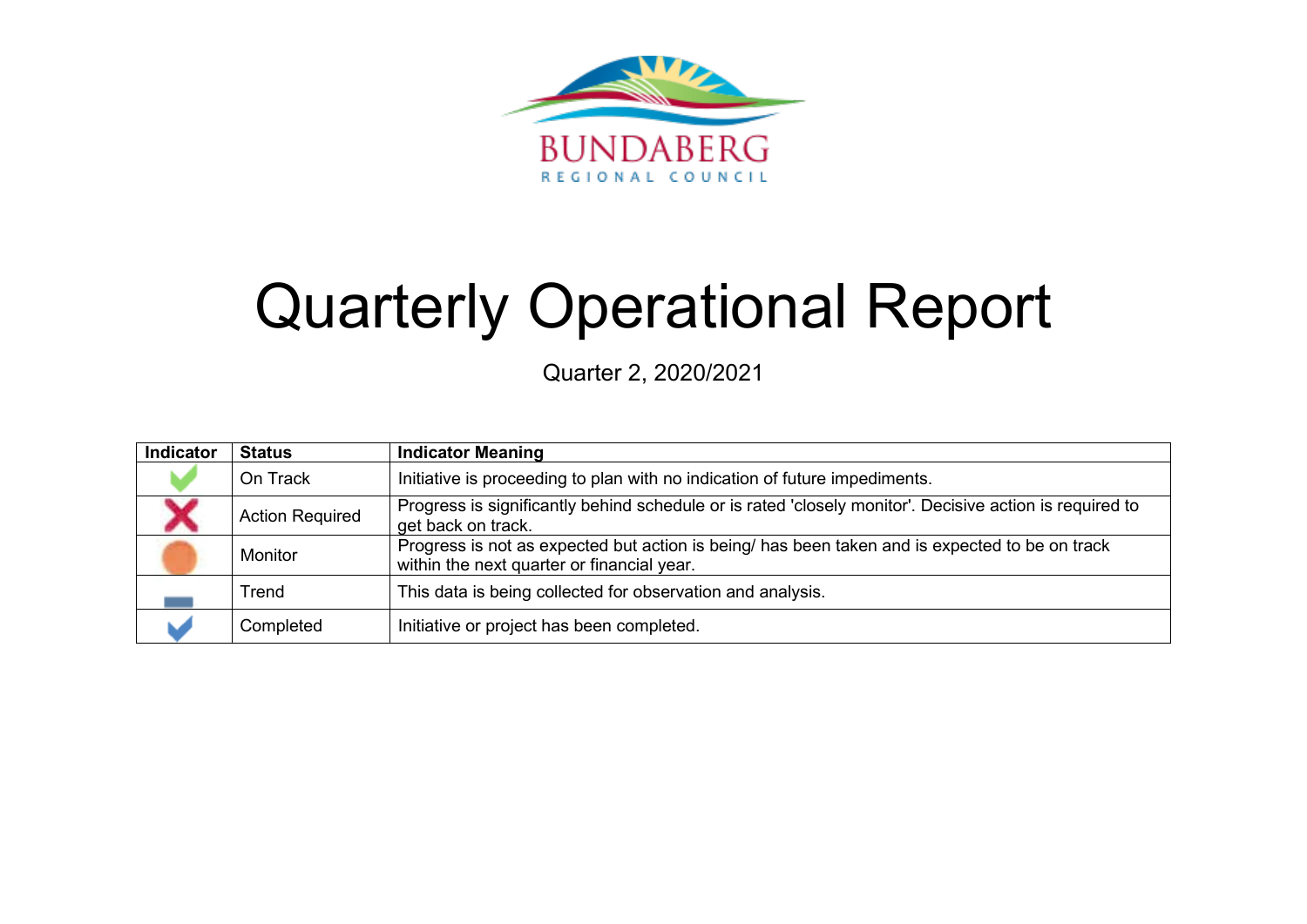# **1: Our community**

# *1.1: Economic growth and prosperity*

**1.1.1: Provide responsive, consistent and timely customer service to our residents, investors and developers.** 

| <b>Performance Measure</b>                                                                           | <b>Organisation Link</b>                                    | <b>Target</b>  | <b>Actual</b> | <b>Status</b> | <b>Comments</b>                                                                                                                                                                                                        |
|------------------------------------------------------------------------------------------------------|-------------------------------------------------------------|----------------|---------------|---------------|------------------------------------------------------------------------------------------------------------------------------------------------------------------------------------------------------------------------|
| Connections: Percentage of new<br>water and wastewater connections<br>installed within 25 days.      | <b>Organisation</b><br>- Infrastructure<br>- Water Services | $\geq 95.00\%$ | 96.00%        |               | In December, a large portion of<br>applicants didn't pay fees on time.<br>This is probably because of the<br>Christmas holidays. Actual<br>connections in the other months<br>were close to 100%.                      |
| Percentage of applications to endorse<br>Subdivision Plans decided within 15<br>days.                | Organisation<br>- Development<br>- Development Assessment   | $\geq 95.00\%$ | 90.00%        |               | 17 plans of subdivision were<br>endorsed within 15 days out of a<br>total of 109 endorsed for the quarter.                                                                                                             |
| Percentage of low complexity<br>development applications decided<br>within 10 days.                  | Organisation<br>- Development<br>- Development Assessment   | $\geq 90.00\%$ | 40.00%        |               | 8 low risk applications were decided<br>in ten days or less out of a total of<br>20 decided for the quarter.                                                                                                           |
| Percentage of pre-lodgement meeting Pevelopment<br>outcomes issued within 5 days or<br>less.         | Organisation<br>- Development Assessment                    | $\geq 80.00\%$ | 35.00%        | Х             | Outcome documents for 9 meetings<br>were issued in 5 days or less out of<br>a total of 26 meetings held for the<br>quarter. Changes have been made<br>to procedures and staffing of<br>meetings to address this issue. |
| Percentage of total code assessable<br>development applications decided<br>within 25 days or less.   | Organisation<br>- Development<br>- Development Assessment   | $\geq 80.00\%$ | 63.00%        |               | 24 code assessable development<br>applications were determined in 25<br>days or less out of a total of 35<br>decided for the quarter.                                                                                  |
| Percentage of total concurrence<br>agency referrals decided within 10<br>days.                       | Organisation<br>- Development<br>- Development Assessment   | $\geq 95.00\%$ | 88.00%        |               | 94 concurrence referrals were<br>decided within 10 days or less out of<br>a total of 107 referrals decided for<br>the quarter.                                                                                         |
| Percentage of total impact<br>assessable development applications<br>decided within 35 days or less. | Organisation<br>- Development<br>- Development Assessment   | $\geq 60.00\%$ | 45.00%        |               | 4 impact assessable development<br>applications were decided within 35<br>days or less, noting a number of<br>larger significant developments were                                                                     |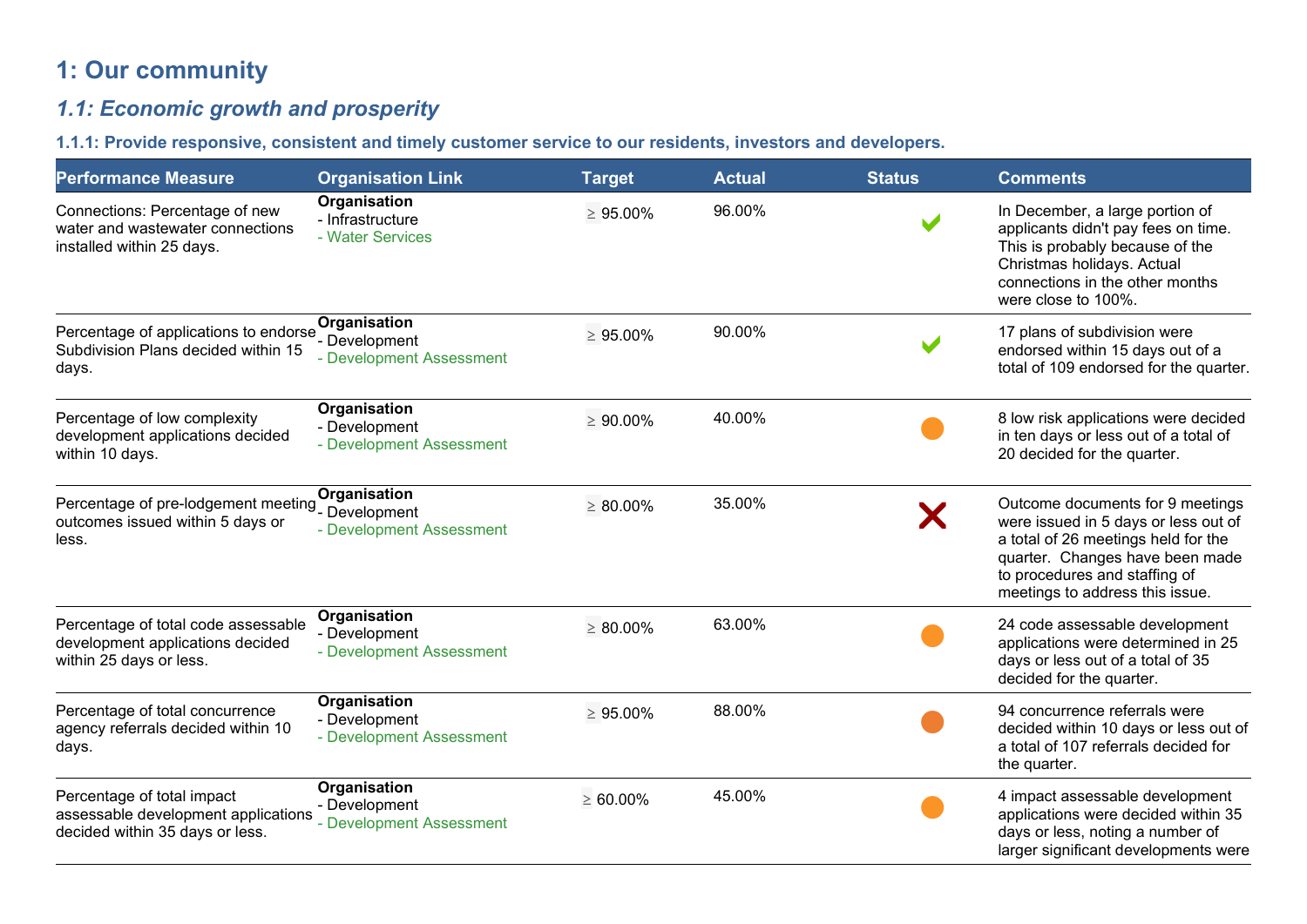| <b>Performance Measure</b>                                                                           | <b>Organisation Link</b>                                  | <b>Target</b>  | <b>Actual</b> | <b>Status</b> | <b>Comments</b>                                                                                                                                                                                                                                                                                                                                                                                                                  |
|------------------------------------------------------------------------------------------------------|-----------------------------------------------------------|----------------|---------------|---------------|----------------------------------------------------------------------------------------------------------------------------------------------------------------------------------------------------------------------------------------------------------------------------------------------------------------------------------------------------------------------------------------------------------------------------------|
|                                                                                                      |                                                           |                |               |               | determined in this quarter including<br>the two Marina developments.                                                                                                                                                                                                                                                                                                                                                             |
| Percentage planning and building<br>searches are issued within statutory<br>and corporate timelines. | Organisation<br>- Development<br>- Development Assessment | $\geq 95.00\%$ | 100.00%       |               | 10 planning certificates and 374<br>building compliance searches were<br>issued for the quarter.                                                                                                                                                                                                                                                                                                                                 |
| Plumbing Services: Percentage of<br>approvals decided within 10 days.                                | Organisation<br>- Infrastructure<br>- Water Services      | $\geq 95.00\%$ | 99.00%        |               | 251 applications were received in<br>this quarter with 236 being<br>determined and 99% of them were<br>processed for the quarter within the<br>10 day period. This is a large<br>increase to the standard average<br>and through the huge efforts of the<br>team we have met this KPI. The<br>outstanding applications required<br>additional information from the<br>applicant for the application to be<br>assessed correctly. |

# **1.1.4: Promote our region as a preferred investment destination nationally and internationally.**

| <b>Performance Measure</b>                                                        | <b>Organisation Link</b>                                                                     | <b>Target</b>    | <b>Actual</b> | <b>Status</b> | <b>Comments</b>                                                                                                                                                                                                                          |
|-----------------------------------------------------------------------------------|----------------------------------------------------------------------------------------------|------------------|---------------|---------------|------------------------------------------------------------------------------------------------------------------------------------------------------------------------------------------------------------------------------------------|
| Holiday Parks: Percentage Holiday<br>Park accommodation is occupied.              | Organisation<br>- Community & Environment<br>- Community Services<br>- Facilities Management | Trend            | 61.89%        |               | <b>Burnett Heads Holiday Park -</b><br>58.22%                                                                                                                                                                                            |
|                                                                                   |                                                                                              |                  |               |               | Elliott Heads Holiday Park -<br>54.82%                                                                                                                                                                                                   |
|                                                                                   |                                                                                              |                  |               |               | Miara Holiday Park - 68.82%                                                                                                                                                                                                              |
|                                                                                   |                                                                                              |                  |               |               | Moore Park Beach Holiday<br>Park - 65.7%                                                                                                                                                                                                 |
| Number of passengers processed<br>through Bundaberg Regional Airport<br>terminal. | Organisation<br>- Community & Environment<br>- Bundaberg Airport                             | $\geq 30,000.00$ | 12,359.00     |               | Twice as many passengers<br>processed through the terminal<br>as during the previous quarter,<br>but this was still only about a<br>third of the number processed<br>during the same quarter of last<br>year. This is a positive sign of |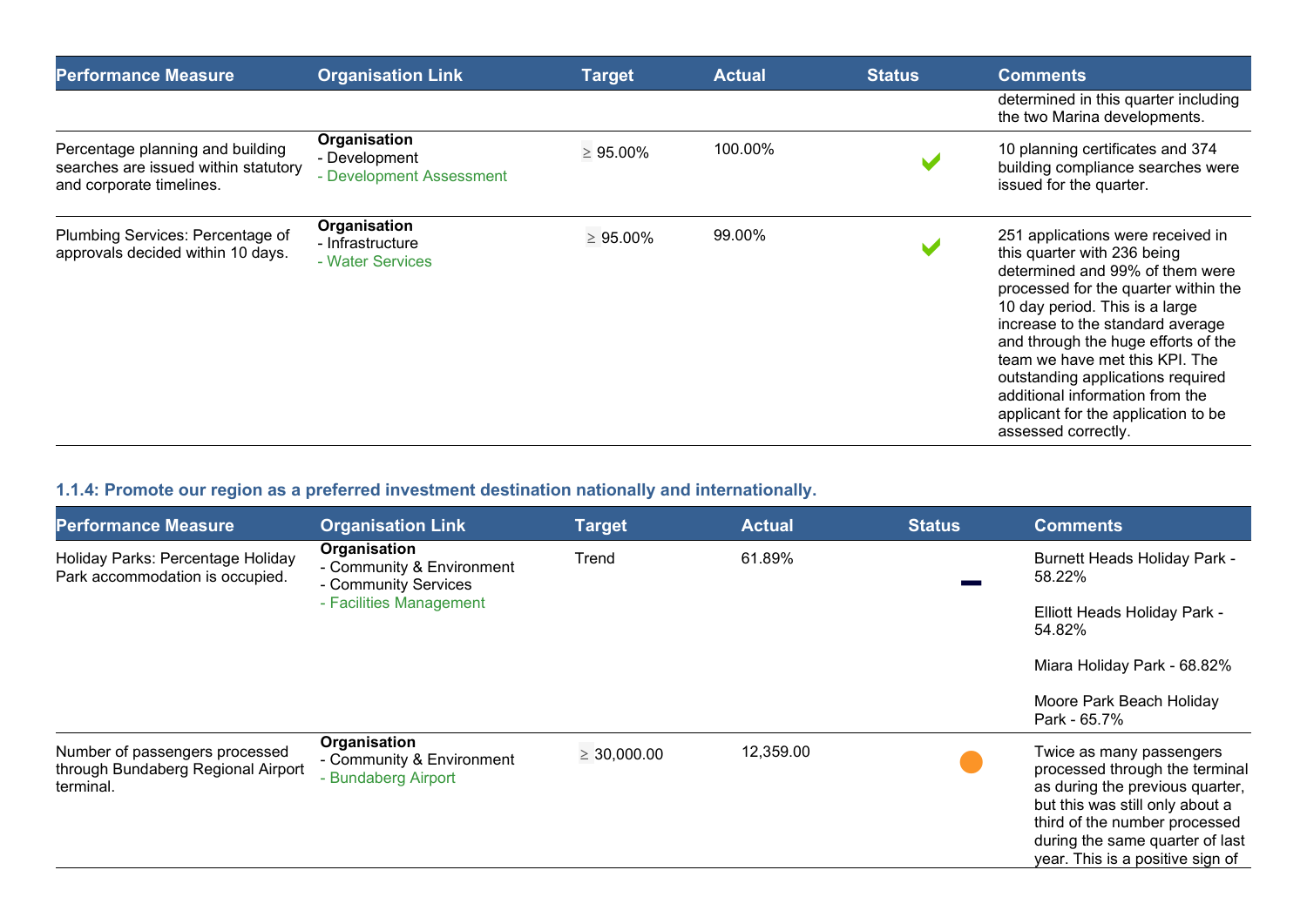| <b>Performance Measure</b>                                                                                                                                                                                 | <b>Organisation Link</b>                                                      | <b>Target</b> | <b>Actual</b> | <b>Status</b> | <b>Comments</b>                                                                                                                                                                                                                                                                                                                                 |
|------------------------------------------------------------------------------------------------------------------------------------------------------------------------------------------------------------|-------------------------------------------------------------------------------|---------------|---------------|---------------|-------------------------------------------------------------------------------------------------------------------------------------------------------------------------------------------------------------------------------------------------------------------------------------------------------------------------------------------------|
|                                                                                                                                                                                                            |                                                                               |               |               |               | recovery from the worst COVID<br>impact and gives grounds for<br>optimism for the remainder of<br>the year.                                                                                                                                                                                                                                     |
| Percentage of the total Accounts<br>Payable suppliers spend (excluding<br>Corporate Purchase Cards) with local<br>business categories A, B and C, as<br>defined in the Procurement and<br>Contract Manual. | Organisation<br>- Organisational Services<br>- Strategic Procurement & Supply | $= 60.00\%$   | 54.06%        |               | The Quarter 2 year to date<br>average was 54.06%. Whilst<br>improvement has been<br>achieved in Quarter 2.<br>progress payments for large<br>projects (i.e. Rubyanna<br>Operations, Gregory River<br>Water Treatment Plant &<br>Kalkie Water Treatment Plant,<br>Gin Gin Streetscape, etc.)<br>continue to impact the progress<br>of this goal. |

# *1.2: Safe, active, vibrant and inclusive community*

## **1.2.1: Provide facilities, parks, open spaces, services, and programs that promote and support our community's safety and physical well-being.**

| <b>Performance Measure</b>                                                                               | <b>Organisation Link</b>                                                                                  | <b>Target</b>  | <b>Actual</b> | <b>Status</b> | <b>Comments</b>                                                                                                                                                                          |
|----------------------------------------------------------------------------------------------------------|-----------------------------------------------------------------------------------------------------------|----------------|---------------|---------------|------------------------------------------------------------------------------------------------------------------------------------------------------------------------------------------|
| Number of community members<br>participating in preventative health<br>programs and projects.            | Organisation<br>- Community & Environment<br>- Parks, Sport & Natural Environment<br>- Sport & Recreation | Trend          | 877.00        |               | Be Active Be Alive: 48 Park<br>activities, 40 Pool activities. 877<br>Attendees.                                                                                                         |
| Number of physical activity and<br>preventative health initiatives<br>promoted and supported by Council. | Organisation<br>- Community & Environment<br>- Parks, Sport & Natural Environment<br>- Sport & Recreation | $\geq 25.00$   | 15.00         |               | Impacted by COVID-19. Information<br>sharing - Easing of restrictions/Be<br>Active Be Alive Program.                                                                                     |
| Percentage of agreed service levels<br>have been met.                                                    | Organisation<br>- Community & Environment<br>- Parks, Sport & Natural Environment<br>- Parks & Gardens    | $\geq 85.00\%$ | 90.00%        |               | Service standards have been met<br>for this quarter. Due to the persistent<br>drought conditions there were many<br>park areas that didn't require<br>mowing or maintenance this quarter |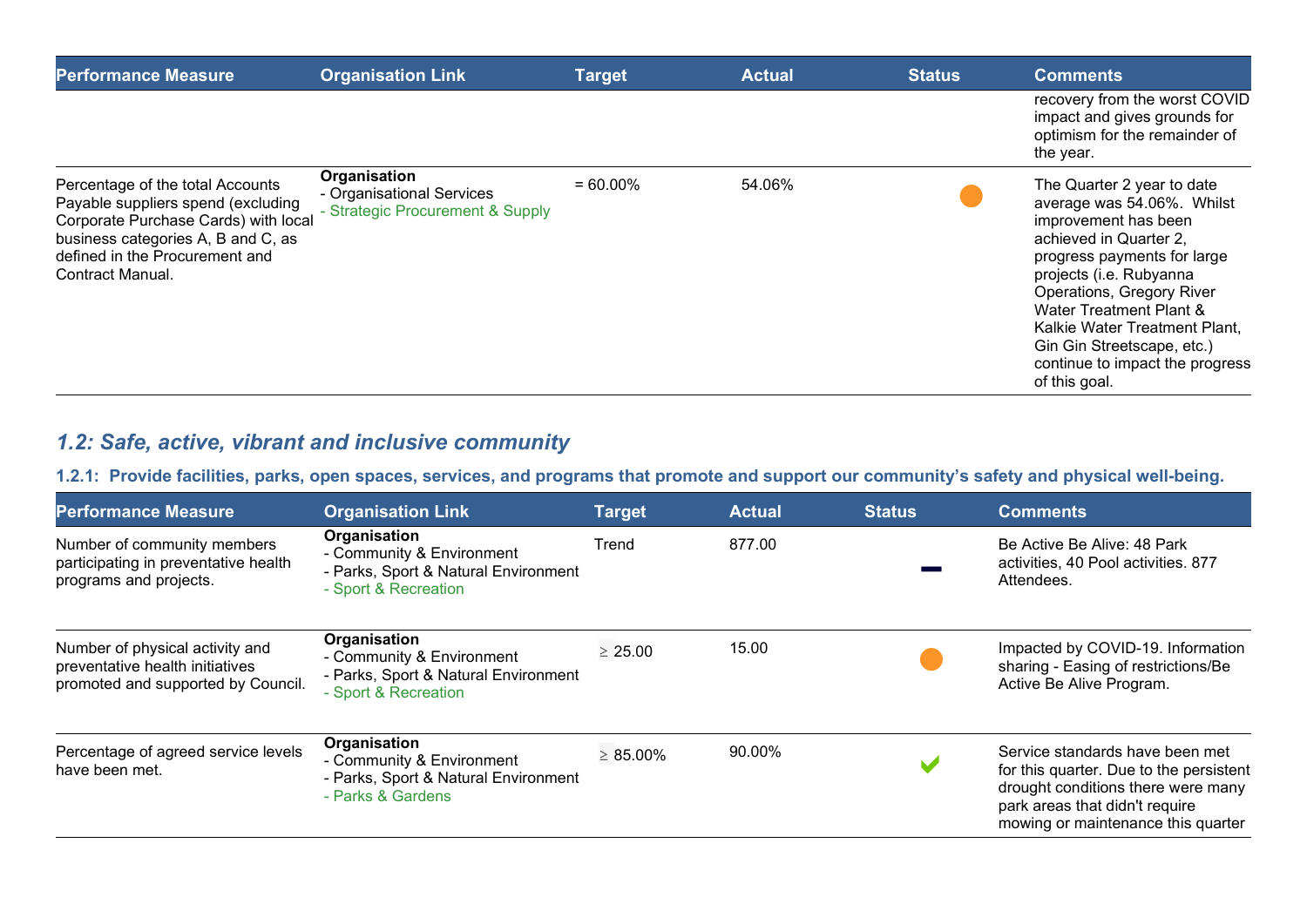| <b>Performance Measure</b> | Link<br><b>Organisation</b> | Γarget | Actual | Status | ∶omments                                                |
|----------------------------|-----------------------------|--------|--------|--------|---------------------------------------------------------|
|                            |                             |        |        |        | which has affected the overall<br>service level figure. |

**1.2.2: Manage our road landscapes, urban areas and recreational environments to support our community's lifestyle and to enhance the identity, special character and heritage of our region.**

| <b>Performance Measure</b>                                               | <b>Organisation Link</b>                          | Tarɑet | <b>Actual</b> | <b>Status</b> \ | <b>Comments</b>                                             |
|--------------------------------------------------------------------------|---------------------------------------------------|--------|---------------|-----------------|-------------------------------------------------------------|
| Development approvals are audited for <b>Organisation</b><br>compliance. | - Development<br>- Development Strategic Planning | Yes/No | Yes           |                 | 4 development approvals were<br>audited during the quarter. |

#### **1.2.3: Support and facilitate community programs, networks, projects and events that promote social connectedness; and active and healthy community life.**

| <b>Performance Measure</b>                                                                                                                                                                                 | <b>Organisation Link</b>                                                              | <b>Target</b>  | <b>Actual</b> | <b>Status</b> | <b>Comments</b>                                                                               |
|------------------------------------------------------------------------------------------------------------------------------------------------------------------------------------------------------------|---------------------------------------------------------------------------------------|----------------|---------------|---------------|-----------------------------------------------------------------------------------------------|
| Access to Services - Commonwealth Home<br>Support Programme & Queensland<br>Community Care (State and Federal funded):<br>Number of service users with improved ability<br>to access appropriate services. | Organisation<br>- Community & Environment<br>- Community Services<br>- Community Care | $\geq 50.00$   | 528.00        |               | Maintaining services.                                                                         |
| <b>Community Support Services Commonwealth</b><br>Home Support Programme & Queensland<br>Community Care (State & Federal Funded):<br>Number of service users who received a<br>service.                    | Organisation<br>- Community & Environment<br>- Community Services<br>- Community Care | Trend          | 528.00        |               | Services maintained.                                                                          |
| Funded Programs (State & Federal):<br>Percentage programs and services are<br>demonstrating compliance with standards and<br>meeting funding targets.                                                      | Organisation<br>- Community & Environment<br>- Community Services<br>- Community Care | $\geq 98.00\%$ | 100.00%       |               | Meeting outputs.                                                                              |
| Local Law, Animal Management - number of<br>community education programs<br>delivered/attended.                                                                                                            | Organisation<br>- Community & Environment<br>- Health & Regulatory Services           | $\geq 10.00$   | 0.00          |               | School based community education<br>program currently impacted by COVID-19<br>considerations. |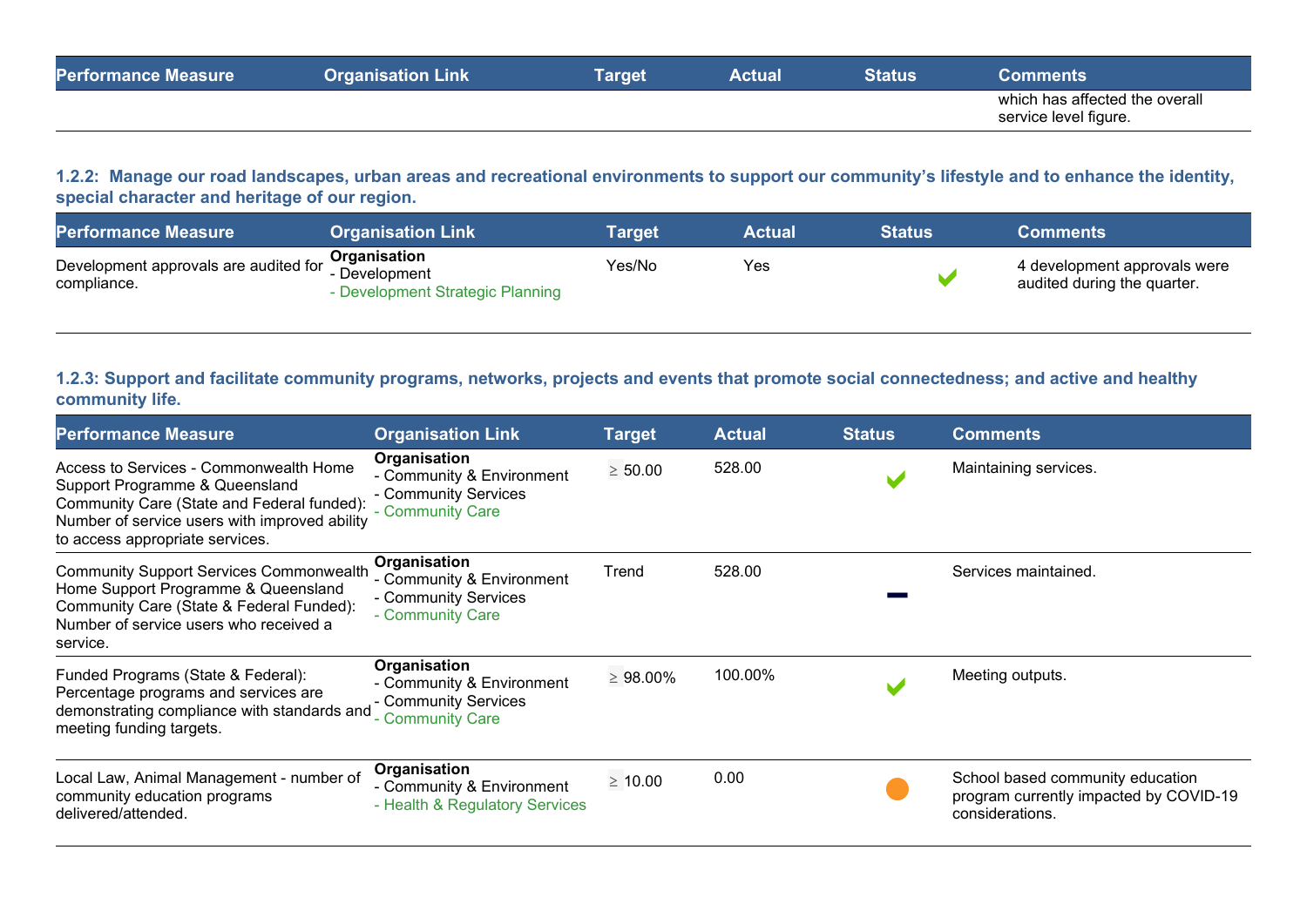| <b>Performance Measure</b>                                                                                        | <b>Organisation Link</b>                                                                                     | <b>Target</b> | <b>Actual</b> | <b>Status</b> | <b>Comments</b>                                                                                                                             |
|-------------------------------------------------------------------------------------------------------------------|--------------------------------------------------------------------------------------------------------------|---------------|---------------|---------------|---------------------------------------------------------------------------------------------------------------------------------------------|
| Number of community development<br>partnerships, projects and initiatives promoted<br>and supported by Council.   | Organisation<br>Community & Environment<br><b>Community Services</b><br>- Community Development              | Trend         | 52.00         |               | This statistic covers engagement in<br>workshops, programs, networks, and<br>projects.                                                      |
| Number of community grants provided.                                                                              | Organisation<br>- Community & Environment<br>- Community Services<br>- Community Development                 | Trend         | 13.00         |               | 9 Community Services Grants and 4 Micro<br>Grants were distributed.                                                                         |
| Number of financial assistance<br>requests/applications supported<br>(individuals/sporting organisations/events). | Organisation<br>- Community & Environment<br>- Parks, Sport & Natural<br>Environment<br>- Sport & Recreation | Trend         | 5.00          |               | Limited funding/support requests due to<br>COVID-19. A number of local/state sport<br>was cancelled/postponed impacting on the<br>requests. |
| Number of occasions that information, advice<br>and referral services were provided.                              | Organisation<br>- Community & Environment<br>- Community Services<br>- Neighbourhood Centres                 | Trend         | 2,582.00      |               | Services maintained.                                                                                                                        |
| Number of service users who received a<br>service.                                                                | Organisation<br>- Community & Environment<br>- Community Services<br>- Neighbourhood Centres                 | Trend         | 2,907.00      |               | Services maintained.                                                                                                                        |
| Number of service users with improved quality<br>of life.                                                         | Organisation<br>- Community & Environment<br>- Community Services<br>- Neighbourhood Centres                 | Trend         | 2,537.00      |               | Services maintained.                                                                                                                        |
| Number of services users with improved<br>ability to access appropriate services.                                 | Organisation<br>- Community & Environment<br>- Community Services<br>- Neighbourhood Centres                 | Trend         | 1,860.00      |               | Utilisation maintained.                                                                                                                     |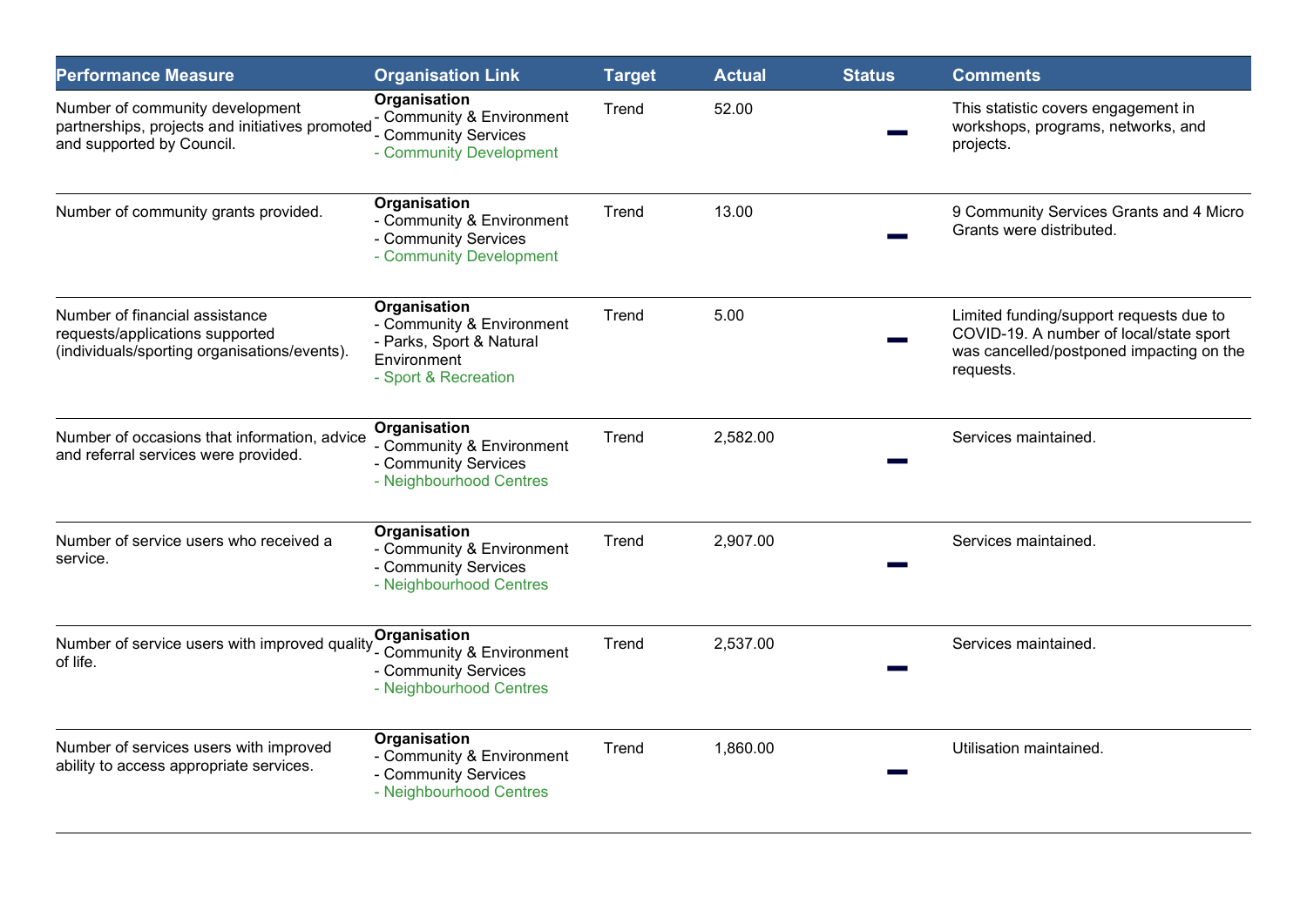| <b>Performance Measure</b>                                                                                                                                                                 | <b>Organisation Link</b>                                                              | Target        | <b>Actual</b> | <b>Status</b>         | <b>Comments</b>                                                                                               |
|--------------------------------------------------------------------------------------------------------------------------------------------------------------------------------------------|---------------------------------------------------------------------------------------|---------------|---------------|-----------------------|---------------------------------------------------------------------------------------------------------------|
| Quality of Life - Commonwealth Home<br>Support Programme & Queensland<br>Community Care (State and Federal funded):<br>Number of service users with improved quality<br>of life.           | Organisation<br>- Community & Environment<br>- Community Services<br>- Community Care | $\geq 300.00$ | 506.00        | $\blacksquare$        | Significant work has continued to ensure<br>older members of our community stay<br>connected during COVID-19. |
| Social Connectedness - Commonwealth<br>Home Support Programme & Queensland<br>Community Care (State and Federal funded):<br>Number of service users with improved social<br>connectedness. | Organisation<br>- Community & Environment<br>- Community Services<br>- Community Care | $\geq 150.00$ | 453.00        | $\blacktriangleright$ | Significant work has continued to ensure<br>older members of our community stay<br>connected during COVID-19. |

## **1.2.4: Implement disaster prevention strategies and maximise community preparedness for disaster events.**

| <b>Performance Measure</b>                                                                                                                                             | <b>Organisation Link</b>                                           | <b>Target</b> | <b>Actual</b>                                                                                                                                         | <b>Status</b> | <b>Comments</b>                                                                 |
|------------------------------------------------------------------------------------------------------------------------------------------------------------------------|--------------------------------------------------------------------|---------------|-------------------------------------------------------------------------------------------------------------------------------------------------------|---------------|---------------------------------------------------------------------------------|
| Annual assessment of Local<br>Disaster Management Plan and<br>local disaster arrangements in<br>accordance with Emergency<br><b>Management Assurance</b><br>Framework. | Organisation<br>- Community & Environment<br>- Disaster Management | $\geq 5/10$   | Draft Disaster Management<br>Plan Assessment briefing<br>paper provided by Inspector<br><b>General Emergency</b><br>Management (IGEM) for<br>comment. |               | Comments on the draft briefing<br>paper provided to IGEM on 4<br>November 2020. |
| Number of Local Disaster<br>Management Group (LDMG)<br>Meetings held.                                                                                                  | Organisation<br>- Community & Environment<br>- Disaster Management | 1.00          | 1.00                                                                                                                                                  |               | Pre-season Local Disaster<br>Management Group meeting<br>held 9 December 2020.  |

## **1.2.5: Develop a Cultural Strategy, that celebrates and embraces our local connections to First Nation Peoples and other cultures.**

| <b>Performance Measure</b>              | <b>Organisation Link</b>                                                | Target | <b>Actual</b> | <b>Status</b>         | <b>Comments</b>                                                                                                                                                                                                                                                                                       |
|-----------------------------------------|-------------------------------------------------------------------------|--------|---------------|-----------------------|-------------------------------------------------------------------------------------------------------------------------------------------------------------------------------------------------------------------------------------------------------------------------------------------------------|
| Implementation of the Cultural Strategy | Organisation<br>- Community & Environment<br>- Arts & Cultural Services | Yes/No | Yes           | $\blacktriangleright$ | 3 of 10 catalyst projects are<br>complete. 3 are in progress. The<br>remainder are planned to be<br>actioned in 2021 and 2022. The<br>Strategy expires in 2023. One of the<br>highlights has been the<br>engagement of the Cultural<br>Development Officer as an<br>Indigenous Identified position to |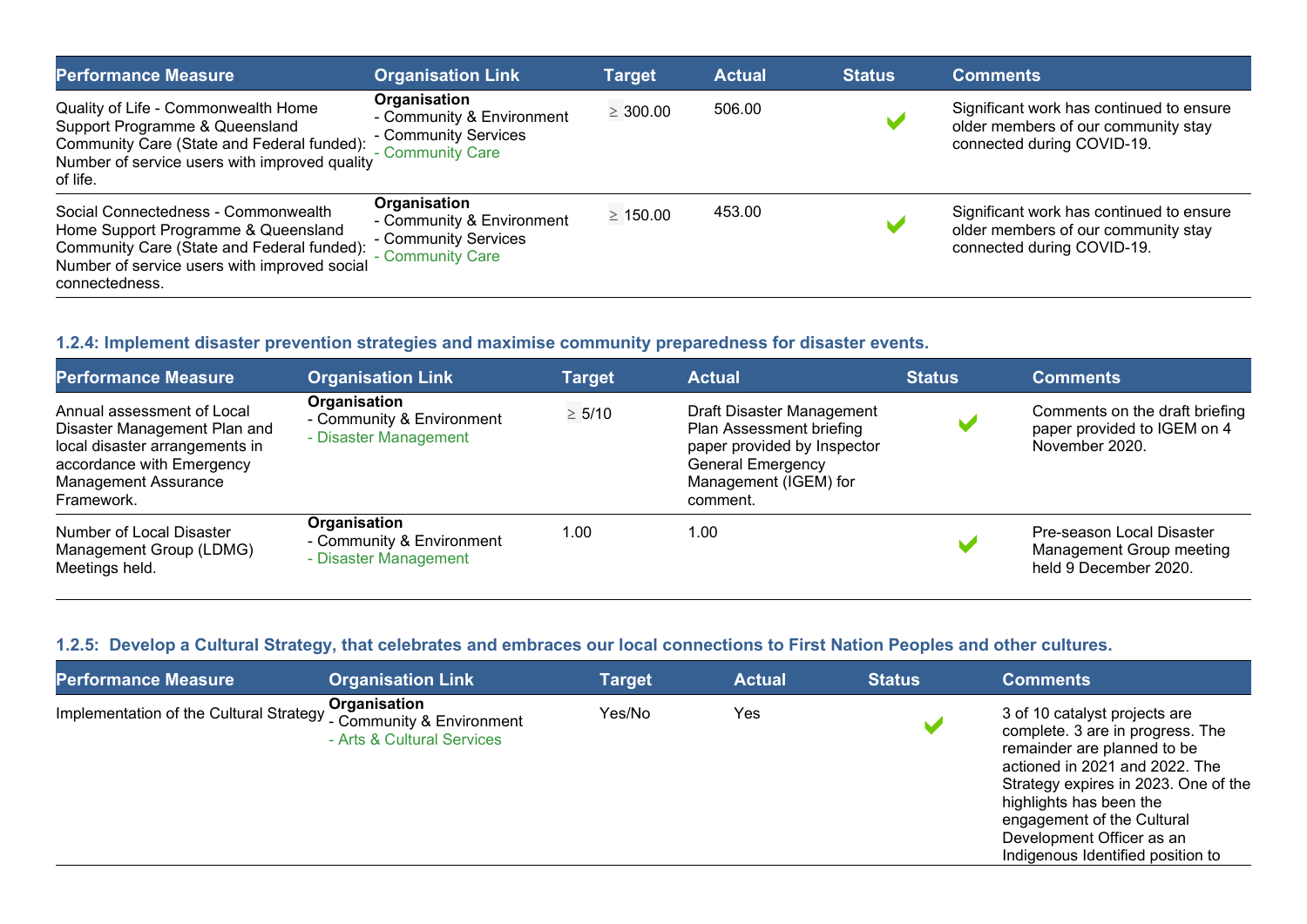| <b>Performance Measure</b> | <b>Organisation Link</b> | <b>Target</b> | <b>Actual</b> | <b>Status</b> | <b>Comments</b>                                                                                                                                                                                                                                                                                                                                                              |
|----------------------------|--------------------------|---------------|---------------|---------------|------------------------------------------------------------------------------------------------------------------------------------------------------------------------------------------------------------------------------------------------------------------------------------------------------------------------------------------------------------------------------|
|                            |                          |               |               |               | support the development of the First<br>Nations Strategy and Reconciliation<br>Action Plan. In addition to the Arts &<br>Culture Strategy, a COVID<br>Recovery Plan titled "Art as an Act<br>of Optimism" has been created<br>which reinforces some findings of<br>the Strategy and has generated<br>additional priority actions to support<br>the Arts and Cultural Sector. |

# *1.3: An empowered and creative place*

**1.3.1: Provide facilities, spaces, services and activities that promote and support lifelong learning and community engagement with the arts and culture.**

| <b>Performance Measure</b>                                                                      | <b>Organisation Link</b>                                                                                    | <b>Target</b> | <b>Actual</b> | <b>Status</b> | <b>Comments</b>                                                                                                                                                                                                                                                                                                                                      |
|-------------------------------------------------------------------------------------------------|-------------------------------------------------------------------------------------------------------------|---------------|---------------|---------------|------------------------------------------------------------------------------------------------------------------------------------------------------------------------------------------------------------------------------------------------------------------------------------------------------------------------------------------------------|
| Capacity: Days booked as a<br>percentage of total days available.                               | Organisation<br>- Community & Environment<br>- Arts & Cultural Services<br>- Moncrieff Entertainment Centre | Trend         | 64.00         |               | Of the 72 days available from 2<br>October to 31 December, 46 days<br>were booked. Under the<br>circumstances (COVID), this was<br>a good result. Capacity was as<br>follows on a month-by-month<br>basis: October - 46%, November -<br>68%, December - 81%. It is great<br>to see that capacity is returning.                                       |
| Number of community groups using Community & Environment<br>the Moncrieff Entertainment Centre. | Organisation<br>- Arts & Cultural Services<br>- Moncrieff Entertainment Centre                              | Trend         | 8.00          |               | Examples: Mzaza (visiting artists)<br>ran workshops in Bundaberg (x 2)<br>and Childers; John Rotar<br>supported through Moncrieff<br>Sponsorship Program to perform<br>his new composition "Ave" as<br>arranged for Bundaberg<br>Sinfonietta and local musicians;<br>Hosted a meeting of performing<br>arts teachers via MS Teams at<br>end of year. |
| Number of participants in our<br>community programs.                                            | Organisation<br>- Community & Environment<br>- Library Services                                             | ≥1,800.00     | 1,583.00      |               | Library program capacity has<br>been reduced to meet Social                                                                                                                                                                                                                                                                                          |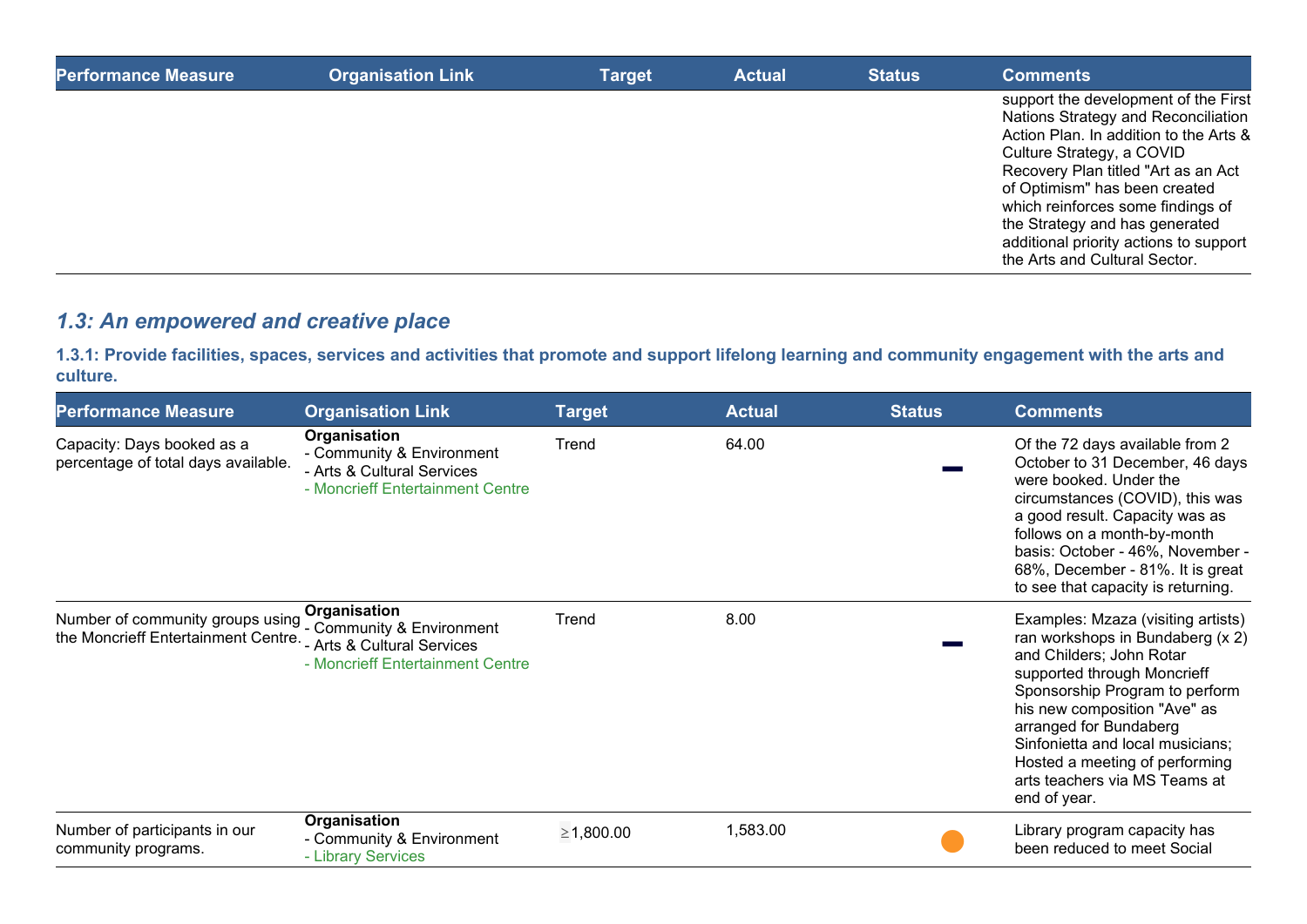| <b>Performance Measure</b>                                           | <b>Organisation Link</b>                                                                                    | <b>Target</b>    | <b>Actual</b> | <b>Status</b> | <b>Comments</b>                                                                                                                                                                                                                                                                                                                                                                                                                                                                                                                                                                                                                                                                                                                                                                                                                                       |
|----------------------------------------------------------------------|-------------------------------------------------------------------------------------------------------------|------------------|---------------|---------------|-------------------------------------------------------------------------------------------------------------------------------------------------------------------------------------------------------------------------------------------------------------------------------------------------------------------------------------------------------------------------------------------------------------------------------------------------------------------------------------------------------------------------------------------------------------------------------------------------------------------------------------------------------------------------------------------------------------------------------------------------------------------------------------------------------------------------------------------------------|
|                                                                      |                                                                                                             |                  |               |               | Distancing requirements.<br>Programs delivered have been<br>well attended.                                                                                                                                                                                                                                                                                                                                                                                                                                                                                                                                                                                                                                                                                                                                                                            |
| Number of patrons using our<br>libraries.                            | Organisation<br>- Community & Environment<br>- Library Services                                             | $\geq 65,000.00$ | 40,868.00     |               | COVID-19 has impacted visitor<br>numbers to Bundaberg Regional<br>Libraries.                                                                                                                                                                                                                                                                                                                                                                                                                                                                                                                                                                                                                                                                                                                                                                          |
| Number of patrons visiting the<br>Moncrieff Entertainment Centre.    | Organisation<br>- Community & Environment<br>- Arts & Cultural Services<br>- Moncrieff Entertainment Centre | $\geq 8,000.00$  | 7,055.00      |               | The Moncrieff opened its doors<br>after lockdown on 2 October at<br>one person per 4m2 (398 is 50%<br>of normal capacity). Given the<br>cancellation of live events,<br>October and November<br>programming was mostly film<br>based as live events started to<br>return. Mzaza's visit was the first<br>live event on 22 October and was<br>documented by touring agency<br>ArTour in a short documentary<br>which has been released online.<br>In total, there were 22 film events<br>and 14 live events in this quarter -<br>significantly lower than usual. The<br>venue was able to accept 100%<br>audience capacity from 4pm on<br>17/11/2020 but audiences were<br>cautious in returning leading to<br>lower bookings in this quarter.<br>December numbers were good<br>under the circumstances with<br>dance schools and Christmas<br>events. |
| Number of visitors to BRAG and<br>ChArts.                            | Organisation<br>- Community & Environment<br>- Arts & Cultural Services<br>- Galleries - BRAG & ChArts      | Trend            | 6,171.00      |               | BRAG Totals: 3183<br>CHARTS Totals: 2988                                                                                                                                                                                                                                                                                                                                                                                                                                                                                                                                                                                                                                                                                                                                                                                                              |
| Occupancy: Seats booked as a<br>percentage of total seats available. | Organisation<br>- Community & Environment<br>- Arts & Cultural Services<br>- Moncrieff Entertainment Centre | Trend            | 31.60         |               | Occupancy was low this quarter<br>as A) audience capacity was<br>limited by COVID Safe Rules and<br>B) audiences have been cautious<br>on returning to the venue. The                                                                                                                                                                                                                                                                                                                                                                                                                                                                                                                                                                                                                                                                                 |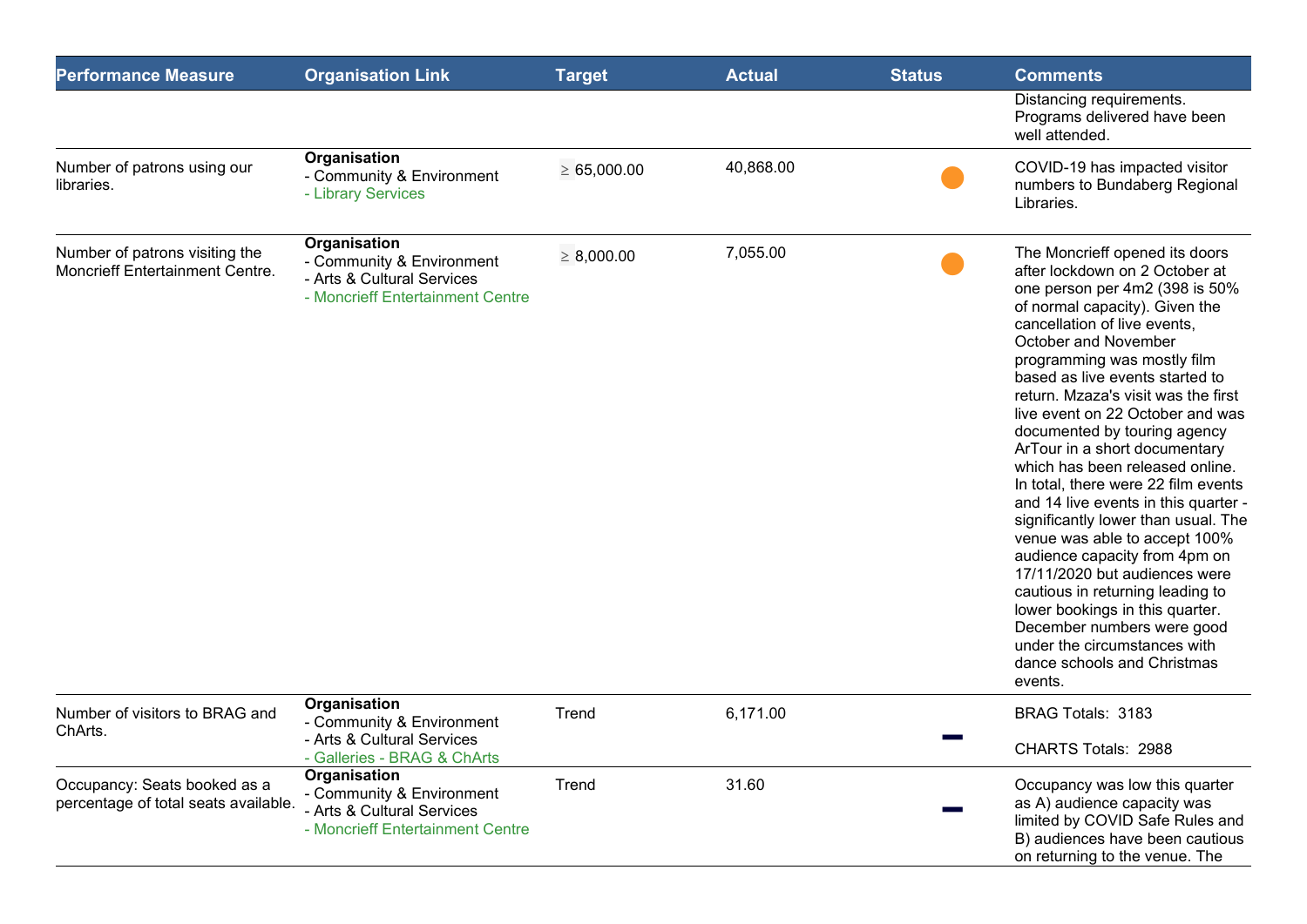| <b>Performance Measure</b> | <b>Organisation Link</b> | <b>Target</b> | <b>Actual</b> | <b>Status</b> | <b>Comments</b>                                                                                                                                                                                                                                                                                                                                                                                                                                                |
|----------------------------|--------------------------|---------------|---------------|---------------|----------------------------------------------------------------------------------------------------------------------------------------------------------------------------------------------------------------------------------------------------------------------------------------------------------------------------------------------------------------------------------------------------------------------------------------------------------------|
|                            |                          |               |               |               | total 31.6% occupancy figure is<br>broken down by month here:<br>October - 30%, November - 17%,<br>December - 42% (noting that<br>November's figures are lower due<br>to the opening to 100% audience<br>capacity on 17/11 but audiences<br>really only started returning during<br>December with Dance Schools<br>and Christmas events).<br>Occupancy for film events in the<br>quarter was 19.8% (driven by two<br>free films) and 45.4% for live<br>events. |

## **1.3.2: Provide leadership in creative innovation, opportunities for learning and social and cultural development.**

| <b>Performance Measure</b>                                                         | <b>Organisation Link</b>                                                                                    | <b>Target</b> | <b>Actual</b> | <b>Status</b> | <b>Comments</b>                                                                                                                                                                                                                                                                                                |
|------------------------------------------------------------------------------------|-------------------------------------------------------------------------------------------------------------|---------------|---------------|---------------|----------------------------------------------------------------------------------------------------------------------------------------------------------------------------------------------------------------------------------------------------------------------------------------------------------------|
| Number of participants in our Digital<br>Literacy programs.                        | Organisation<br>- Community & Environment<br>- Library Services                                             | $\geq 100.00$ | 137.00        |               | Online programs continue to be<br>well attended. COVID-19 has<br>reduced the number of face-to-face<br>programs.                                                                                                                                                                                               |
| Number of performing arts initiatives<br>designed to engage with our<br>community. | Organisation<br>- Community & Environment<br>- Arts & Cultural Services<br>- Moncrieff Entertainment Centre | $\geq 3.00$   | 10.00         |               | Highlights: 3 Mzaza workshops (1<br>in Childers, 2 in Bundaberg), 4<br>showings of Avoidable Perils<br>designed to demonstrate<br>alternative performing arts product,<br>John Rotar's "Ave", Development<br>of a new project for 2021 Lunar<br>New Year celebrations with Anna<br>Yen as Artist in Residence. |
| Number of visual arts initiatives<br>designed to engage with our<br>community.     | Organisation<br>- Community & Environment<br>- Arts & Cultural Services<br>- Galleries - BRAG & ChArts      | Trend         | 25.00         |               | Initiatives included: Emerge Street<br>Art Project, Emerging Creators<br>Market, Christmas Shopping Event,<br>Retrospective of Lindsay Hayes,<br>Wednesday Art Walk, Outside<br>School Hours Care Workshops,<br><b>Educational Guided Tours.</b>                                                               |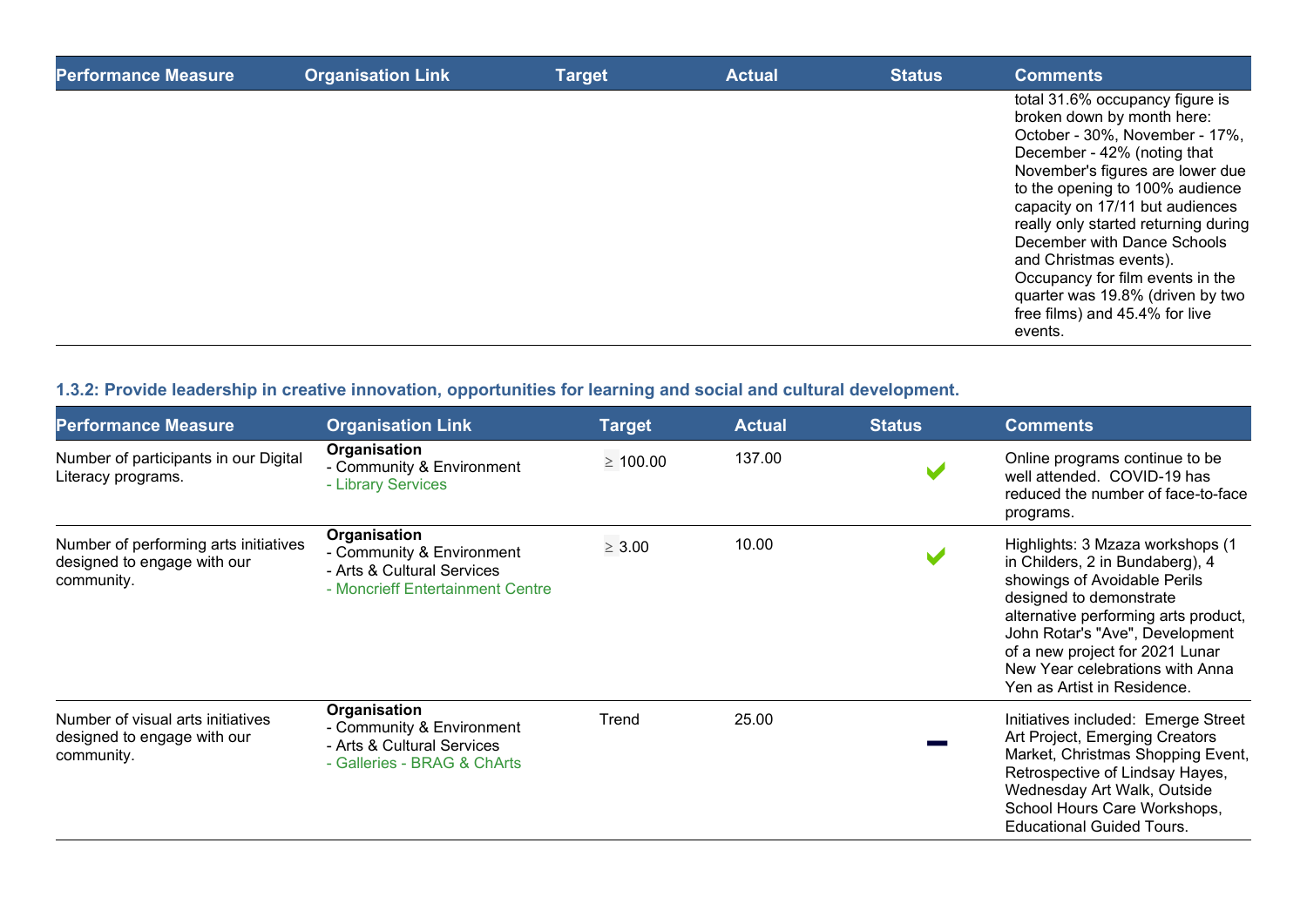# **2: Our environment**

## *2.1: Infrastructure that meets our current and future needs*

**2.1.1: Develop, implement and administer strategies and plans underpinned by the principles of sustainable development.** 

| <b>Performance Measure</b>                                       | <b>Organisation Link</b>                                  | Target       | <b>Actual</b> | <b>Status</b> | <b>Comments</b>                                                                |
|------------------------------------------------------------------|-----------------------------------------------------------|--------------|---------------|---------------|--------------------------------------------------------------------------------|
| Percentage of complaints formally<br>acknowledged within 5 days. | Organisation<br>- Development<br>- Development Compliance | $= 100.00\%$ | 99.00%        |               | 78 out of 79 complaints were<br>acknowledged within 5 days for the<br>quarter. |

#### **2.1.2: Plan and implement councils long-term and annual capital works improvement program that reflects community needs and expectations.**

| <b>Performance Measure</b>                                                                     | <b>Organisation Link</b>                             | <b>Target</b> | <b>Actual</b> | <b>Status</b> | <b>Comments</b>                                                               |
|------------------------------------------------------------------------------------------------|------------------------------------------------------|---------------|---------------|---------------|-------------------------------------------------------------------------------|
| Delivery of Wastewater Capital Projects<br>Program: Percentage of adopted<br>budget completed. | Organisation<br>- Infrastructure<br>- Water Services | $= 95.00\%$   | 17.00%        |               | Progress has been slower than<br>anticipated due to easement<br>negotiations. |
| Delivery of Water Capital Projects<br>Program: Percentage of adopted<br>budget completed.      | Organisation<br>- Infrastructure<br>- Water Services | $= 95.00\%$   | 54.00%        |               | Project works on track to achieve<br>annual target.                           |

#### **2.1.4: Manage and maintain council owned buildings, facilities and assets that support and facilitate social connectedness and community life.**

| <b>Performance Measure</b>                                                                               | <b>Organisation Link</b>                                                              | <b>Target</b> | <b>Actual</b> | <b>Status</b>  | <b>Comments</b>                                                                                                                                                        |
|----------------------------------------------------------------------------------------------------------|---------------------------------------------------------------------------------------|---------------|---------------|----------------|------------------------------------------------------------------------------------------------------------------------------------------------------------------------|
| Number of visitors attending events at<br>the Bundaberg Multiplex Sport and<br><b>Convention Centre.</b> | Organisation<br>- Community & Environment<br>- Tourism & Events<br>- Tourism Services | Trend         | 3,232.00      |                | Figures are taken from hirers at<br>the time of booking. There has<br>been an increase in usage, but<br>numbers are still low due to<br>ongoing COVID-19 restrictions. |
| Number of visitors to iconic facilities<br>(Hinkler Hall of Aviation and<br>Fairymead House).            | Organisation<br>- Community & Environment<br>- Tourism & Events<br>- Tourism Services | > 4.000.00    | 6,190.00      | $\blacksquare$ | Hinkler Hall of Aviation - 5126<br>visitors. Fairymead House -<br>1064 visitors.                                                                                       |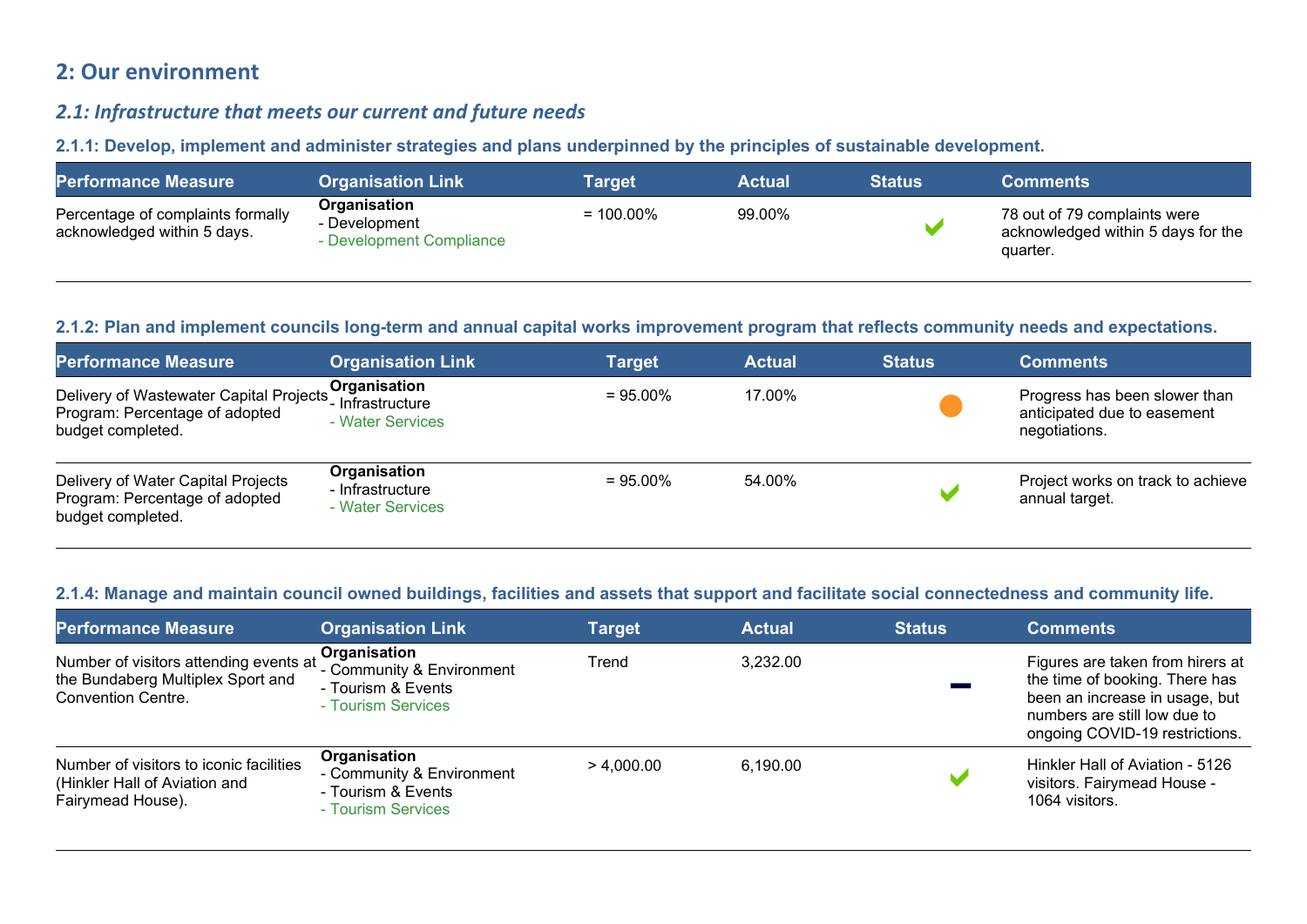| <b>Performance Measure</b>                                                                                             | <b>Organisation Link</b>                                                                     | <b>Target</b> | <b>Actual</b> | <b>Status</b> | <b>Comments</b>                                                                                                                                                                                                               |
|------------------------------------------------------------------------------------------------------------------------|----------------------------------------------------------------------------------------------|---------------|---------------|---------------|-------------------------------------------------------------------------------------------------------------------------------------------------------------------------------------------------------------------------------|
| Percentage usage of halls and<br>community facilities including<br>Coronation Hall, School of Arts and<br>Gin Gin RSL. | Organisation<br>- Community & Environment<br>- Community Services<br>- Facilities Management | Trend         | 55.5%         |               | There has been an increase in<br>usage of community halls<br>although numbers are still<br>affected by ongoing COVID-19<br>restrictions. Coronation Hall -<br>34.55%, School of Arts -<br>81.17%, Gin Gin RSL Hall -<br>50.8% |
| Percentage usage of the Recreational<br>Precinct.                                                                      | Organisation<br>- Community & Environment<br>- Community Services<br>- Facilities Management | Trend         | 50.69%        |               | Usage has increased again due<br>to relaxation of COVID-19<br>restrictions.                                                                                                                                                   |

## *2.2: Sustainable and affordable essential services*

**2.2.1: Connect our people, places, businesses and industries by maintaining and improving road transport, pathway and drainage networks.** 

| <b>Performance Measure</b>                                                                                                | <b>Organisation Link</b>                                                            | <b>Target</b>  | <b>Actual</b> | <b>Status</b> | <b>Comments</b>                                                                                                                                                |
|---------------------------------------------------------------------------------------------------------------------------|-------------------------------------------------------------------------------------|----------------|---------------|---------------|----------------------------------------------------------------------------------------------------------------------------------------------------------------|
| Percentage of Road, Drainage and<br>Footpath Customer Requests (CRM<br>Tasks) completed within allocated time<br>periods. | Organisation<br>- Infrastructure<br>- Engineering Services<br>- Corridor Management | $\geq 80.00\%$ | 72.00%        |               | There were 1888 tasks closed<br>during this quarter. Of these, 72%<br>(1359) met service level<br>requirements, with an average<br>processing time of 13 days. |

#### **2.2.2: Supply potable water and wastewater services that ensure the health of our community in accordance with council's service standards.**

| <b>Performance Measure</b>                                                                | <b>Organisation Link</b>                             | <b>Target</b>  | <b>Actual</b> | <b>Status</b> | <b>Comments</b>                                                                                                                        |
|-------------------------------------------------------------------------------------------|------------------------------------------------------|----------------|---------------|---------------|----------------------------------------------------------------------------------------------------------------------------------------|
| Wastewater odour complaints per<br>1,000 connections.                                     | Organisation<br>- Infrastructure<br>- Water Services | < 5.00         | 0.49          |               | 13 odour complaints were received for<br>this quarter from a total of 26,768<br>sewage connections.                                    |
| Wastewater reliability: Percentage of<br>customers who do not experience<br>interruption. | Organisation<br>- Infrastructure<br>- Water Services | $\geq 95.00\%$ | 99.72%        |               | 76 sewerage connections experienced<br>a service interruption from a total of<br>26,768 sewerage connections this<br>reporting period. |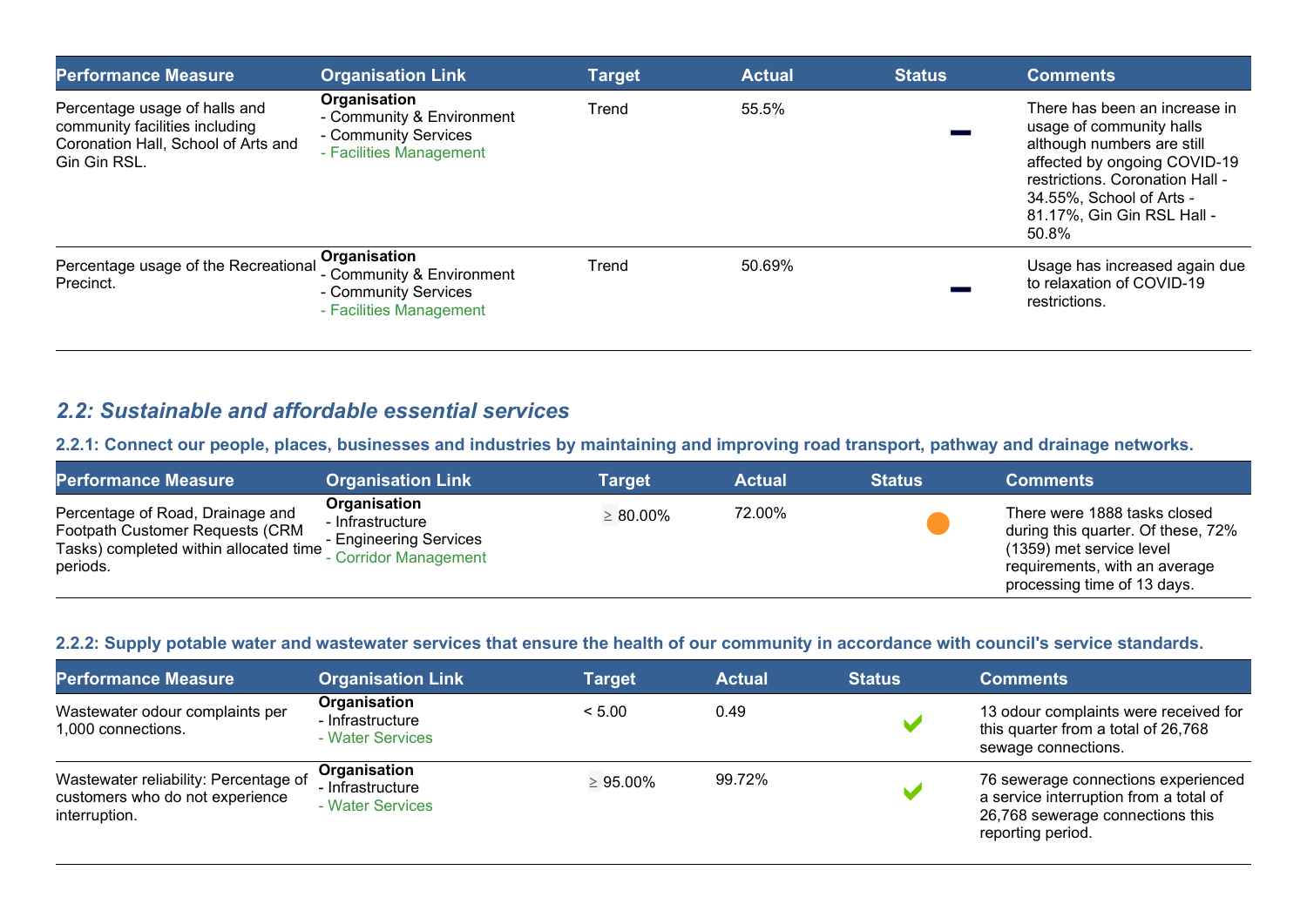| <b>Performance Measure</b>                                                                                                  | <b>Organisation Link</b>                                  | <b>Target</b>  | <b>Actual</b> | <b>Status</b> | <b>Comments</b>                                                                                                                                                                                                                                                                                                                                                                                                                                                                                                                                |
|-----------------------------------------------------------------------------------------------------------------------------|-----------------------------------------------------------|----------------|---------------|---------------|------------------------------------------------------------------------------------------------------------------------------------------------------------------------------------------------------------------------------------------------------------------------------------------------------------------------------------------------------------------------------------------------------------------------------------------------------------------------------------------------------------------------------------------------|
| Wastewater reliability: Sewer main<br>breaks and chokes per 100km of<br>mains.                                              | Organisation<br>- Infrastructure<br>- Water Services      | $\leq 40.00$   | 8.98          |               | 65 sewer main breaks and chokes<br>occurred across the region during this<br>quarter. The total length of sewer main<br>is 723.5 km.                                                                                                                                                                                                                                                                                                                                                                                                           |
| Wastewater: Number of reportable<br>incidents.                                                                              | Organisation<br>- Infrastructure<br>- Water Services      | $\leq 5.00$    | 7.00          |               | A total of seven reportable incidents<br>were recorded this quarter. One Faecal<br>coliform exceedance - Millbank Waste<br>Water Treatment Plant; two Total<br>Phosphorous exceedance - Bargara<br>Waste Water Treatment Plant; one pH<br>exceedance - Woodgate Waste Water<br>Treatment Plant; one E.coli Annual<br>Value recycled water - Childers Waste<br>Water Treatment Plant; one<br><b>Biochemical Oxygen Demand</b><br>exceedance and one ongoing E.coli<br>Annual Value recycled water -<br>Thabeban Waste Water Treatment<br>Plant. |
| Water supply quality: Water quality<br>complaints per 1,000 connections.                                                    | Organisation<br>- Infrastructure<br>- Water Services      | $\leq 10.00$   | 0.40          |               | 13 water quality complaints for the<br>quarter from a total of 32,794 water<br>connections. Complaints relate to<br>taste, odour and discolouration across<br>all Council's water service areas.                                                                                                                                                                                                                                                                                                                                               |
| Water supply quality: Water quality<br>incidents per 1,000 connections.                                                     | Organisation<br>- Infrastructure<br>- Water Services      | $\leq 5.00$    | 0.06          |               | No new reportable incidents during this<br>quarter.<br>Two on-going Trihalomethane<br>exceedance incidents - Gregory River<br>(4 sites); Lake Monduran (1 site).                                                                                                                                                                                                                                                                                                                                                                               |
| Water supply reliability: Percentage of<br>customers who do not experience a<br>planned interruption.                       | Organisation<br>- Infrastructure<br>- Water Services      | $\geq 95.00\%$ | 97.37%        |               | 863 water connections experienced a<br>planned service interruption for the<br>quarter from a total of 32,794 water<br>connections.                                                                                                                                                                                                                                                                                                                                                                                                            |
| Water supply usage: Raw water<br>usage vs allocation. Water usage as a<br>percentage of allocation for<br>Bundaberg Region. | Organisation<br>- Infrastructure<br><b>Water Services</b> | $\leq 80.00\%$ | 40.00%        |               | Water usage year to date was 6,462.55<br>ML out of total yearly combined<br>allocation of 16,138 ML. (Since<br>2014/15 the quarter October -<br>December has higher water usage                                                                                                                                                                                                                                                                                                                                                                |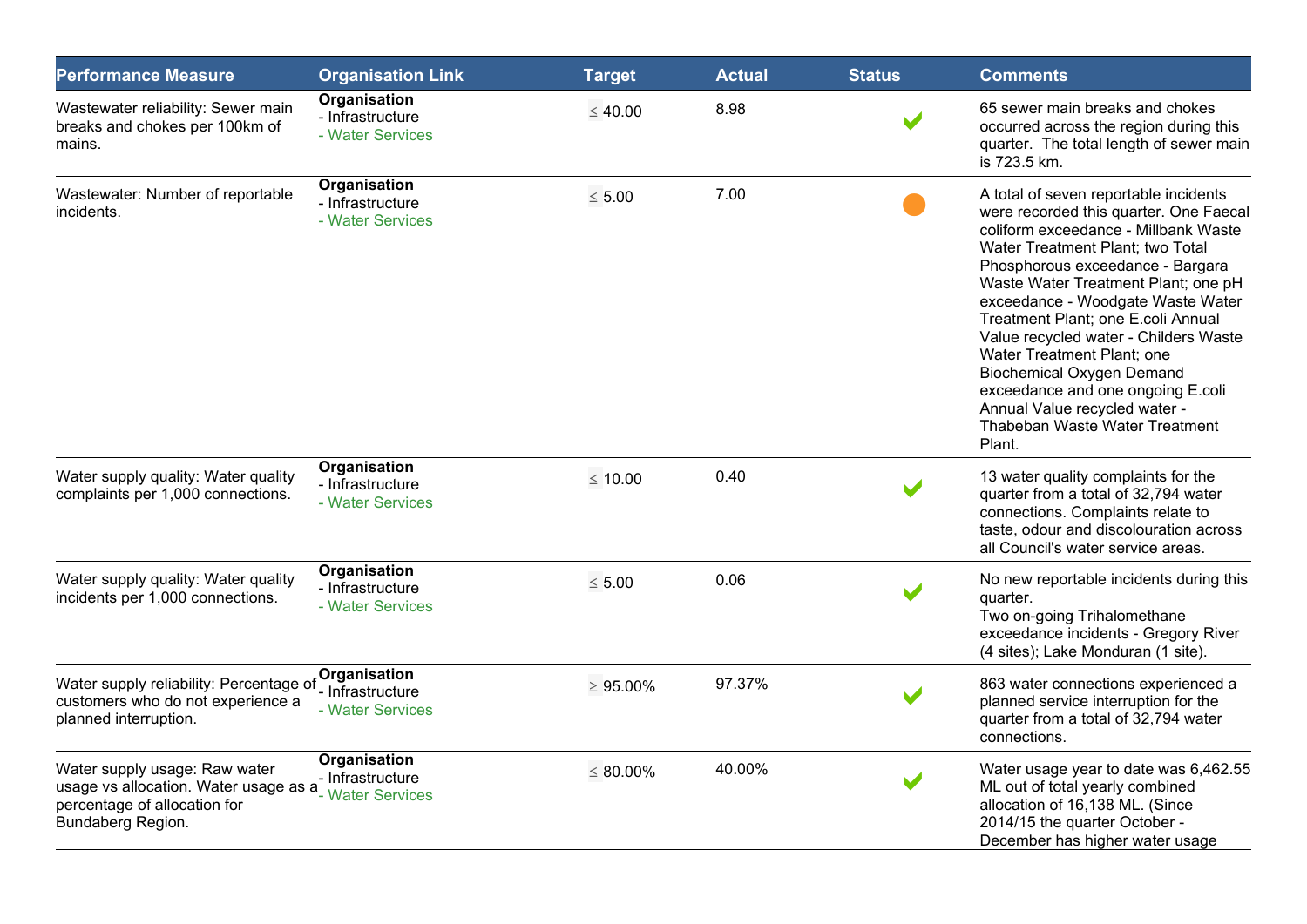| <b>Performance Measure</b> | <b>Organisation Link</b> | <b>Target</b> | <b>Actual</b> | Status' | Comments                                   |
|----------------------------|--------------------------|---------------|---------------|---------|--------------------------------------------|
|                            |                          |               |               |         | compared to the remainder of the<br>year). |

## **2.2.4: Provide effective and efficient fleet and trade services for operations and projects across council.**

| <b>Performance Measure</b>                                                    | <b>Organisation Link</b>                                     | Target         | <b>Actual</b> | <b>Status</b> | <b>Comments</b>                                                                             |
|-------------------------------------------------------------------------------|--------------------------------------------------------------|----------------|---------------|---------------|---------------------------------------------------------------------------------------------|
| Asset Maintenance: Percentage of<br>work tickets completed when<br>scheduled. | Organisation<br>- Infrastructure<br>- Fleet & Trade Services | $\geq 95.00\%$ | 97.30%        |               | On Track - Initiative is proceeding<br>to plan with no indication of future<br>impediments. |
| Percentage of internal client survey<br>results satisfactory or above.        | Organisation<br>- Infrastructure<br>- Fleet & Trade Services | $> 75.00\%$    | 96.10%        |               | On Track - Initiative is proceeding<br>to plan with no indication of future<br>impediments. |
| Percentage of overall plant, vehicle<br>and equipment availability.           | Organisation<br>- Infrastructure<br>- Fleet & Trade Services | $\geq 95.00\%$ | 95.80%        |               | Continue to supply thorough<br>service and maintenance of all<br>plant and equipment.       |

## *2.3: Sustainable built and natural environments*

**2.3.1: Manage, maintain, rehabilitate and protect our natural resources and regional ecosystems.**

| <b>Performance Measure</b>                                   | <b>Organisation Link</b>                                                                                           | <b>Target</b> | <b>Actual</b> | <b>Status</b> | <b>Comments</b>                                                                                                                                                                   |
|--------------------------------------------------------------|--------------------------------------------------------------------------------------------------------------------|---------------|---------------|---------------|-----------------------------------------------------------------------------------------------------------------------------------------------------------------------------------|
| Biosecurity Surveillance: Number of<br>properties inspected. | Organisation<br>- Community & Environment<br>- Parks, Sport & Natural Environment<br>- Natural Resource Management | $\geq 325.00$ | 390.00        |               | The number of biosecurity<br>property inspections undertaken<br>includes those where no targeted<br>weeds were identified and re-<br>inspections of properties post<br>treatment. |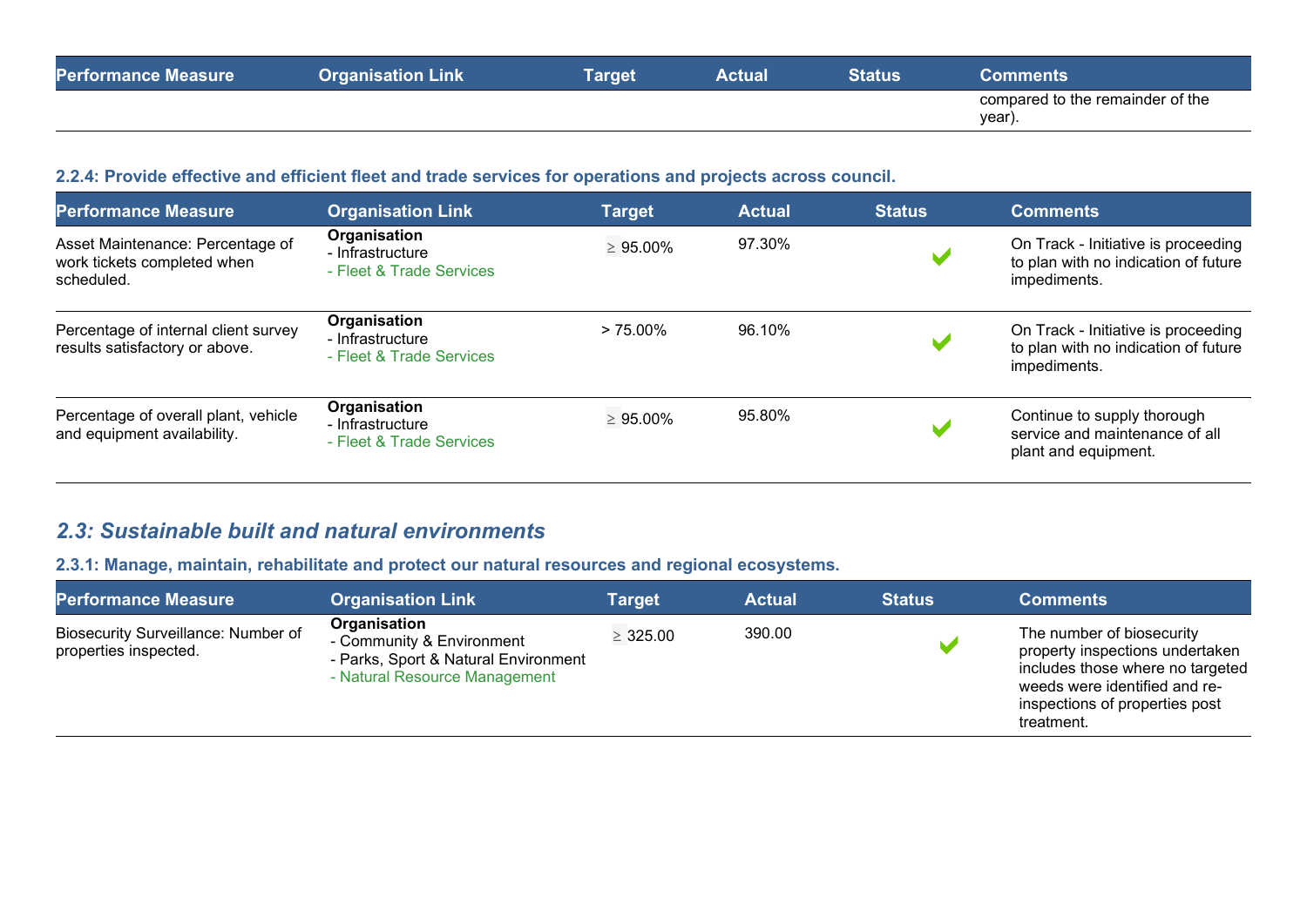**2.3.2: Educate and engage with the community to encourage greater involvement in the protection of the natural environment and the development of land use policy.**

| <b>Performance Measure</b>                                                                       | <b>Organisation Link</b>                                                                                              | <b>Target</b> | <b>Actual</b> | <b>Status</b> | <b>Comments</b>                                                                                                                                                                                                                                                                                                                         |
|--------------------------------------------------------------------------------------------------|-----------------------------------------------------------------------------------------------------------------------|---------------|---------------|---------------|-----------------------------------------------------------------------------------------------------------------------------------------------------------------------------------------------------------------------------------------------------------------------------------------------------------------------------------------|
| Number of community<br>environmental protection and<br>management activities participated<br>in. | Organisation<br>- Community & Environment<br>- Parks, Sport & Natural<br>Environment<br>- Natural Resource Management | $\geq 6.00$   | 6.00          |               | 3 Natural Areas activities facilitated/participated in;<br>One Million trees launch planting, Community<br>dune care weeding day at Elliott Heads and a<br>working bee with Friends of Kelly's Creek<br>Reserve.                                                                                                                        |
|                                                                                                  |                                                                                                                       |               |               |               | 3 Land Protection activities. Chaired Bundaberg<br>Fox Working Group meeting; attended Mary River<br>Wild Dog Management Group meeting; facilitated<br>a wild dog trapping training workshop at Gaeta for<br>landholders and provided pig and dog trapping<br>resources to landholders under the Federal<br>Drought Pest Funding grant. |
| Number of public awareness,<br>education programs and activities<br>delivered.                   | Organisation<br>- Community & Environment<br>- Parks, Sport & Natural<br>Environment                                  | $\geq 6.00$   | 6.00          |               | 4 Land Protection activities relating to pest animal<br>working groups and a pest information market<br>display.                                                                                                                                                                                                                        |
|                                                                                                  | - Natural Resource Management                                                                                         |               |               |               | 2 Natural Areas activities including a guided bird<br>watching walk at Baldwin Swamp and education<br>on national bird count week through social media.                                                                                                                                                                                 |

**2.3.3: Review and consistently enforce local laws, the planning scheme, and other associated environment and public health legislation to ensure they meet community standards.**

| <b>Performance Measure</b>                                                                      | <b>Organisation Link</b>                                                    | Target         | <b>Actual</b> | <b>Status</b> | Comments                                                                                                            |
|-------------------------------------------------------------------------------------------------|-----------------------------------------------------------------------------|----------------|---------------|---------------|---------------------------------------------------------------------------------------------------------------------|
| Percentage of annual Regulatory<br>Services revenue budget collected<br>across all three areas. | Organisation<br>- Community & Environment<br>- Health & Regulatory Services | $\geq 90.00\%$ | 26.00%        |               | Free six months dog registration<br>(COVID-19 relief package) has<br>as expected significantly<br>impacted revenue. |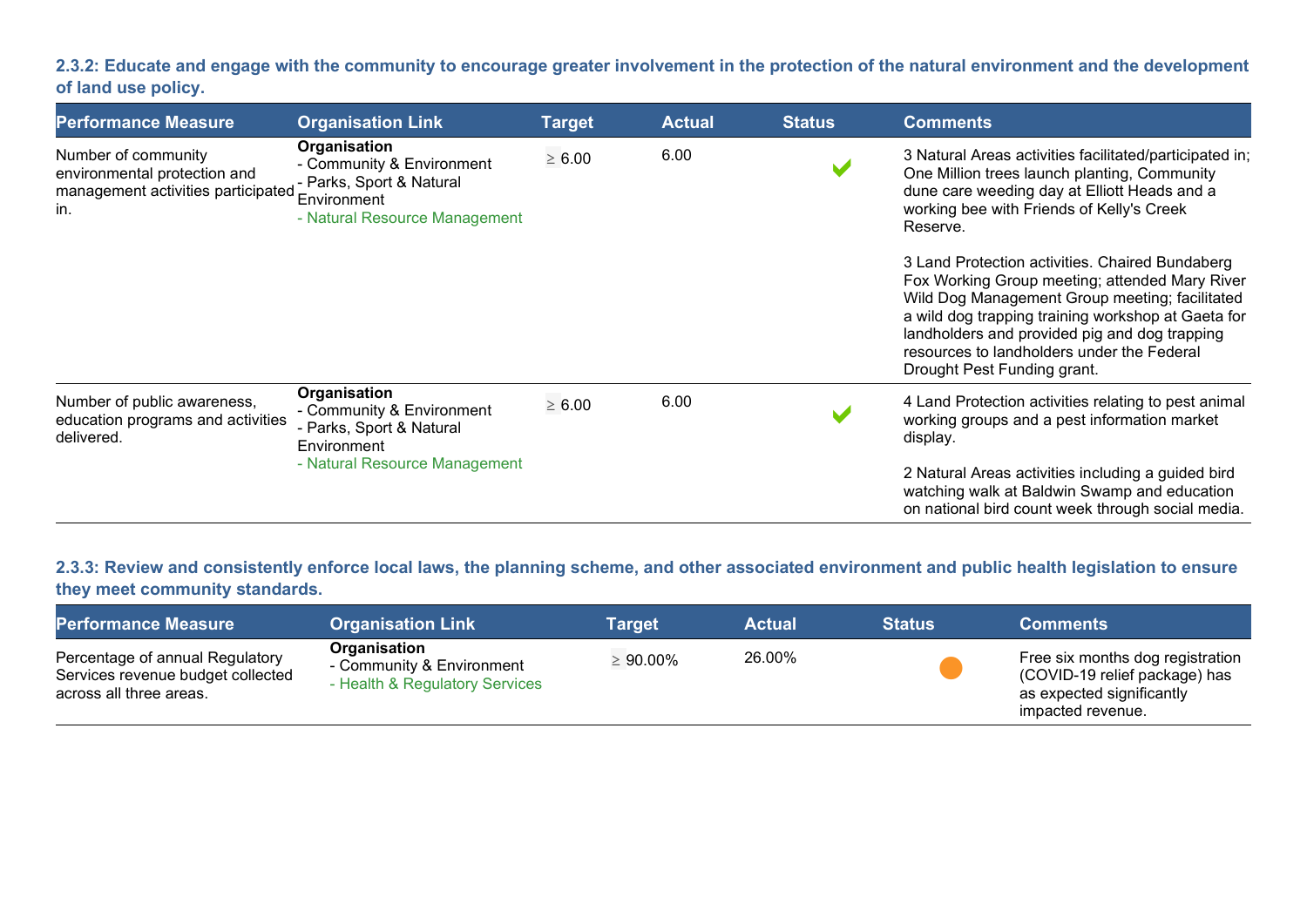## **2.3.4: Provide environmental health and community services and programs to support regional wellbeing.**

| <b>Performance Measure</b>                                          | <b>Organisation Link</b>                                                                         | <b>Target</b> | <b>Actual</b>           | <b>Status</b> | <b>Comments</b>                                                                                                                                                                               |
|---------------------------------------------------------------------|--------------------------------------------------------------------------------------------------|---------------|-------------------------|---------------|-----------------------------------------------------------------------------------------------------------------------------------------------------------------------------------------------|
| Number of community health/education<br>programs delivered.         | Organisation<br>- Community & Environment<br>- Waste Services<br>- Environmental Health Services | $\geq 6.00$   | 1.00                    |               | COVID-19 education provided<br>to community and businesses<br>whilst performing standard food<br>inspections. No Community<br>Food Safety courses provided<br>due to low number of enquiries. |
| Number of illegal dumping and littering<br>complaints investigated. | Organisation<br>- Community & Environment<br>- Waste Services<br>- Environmental Health Services | Trend         | 117 complaints received |               | Continuation of the illegal<br>dumping hotspot project and<br>illegal dumping partnership<br>project with the Department of<br><b>Environment and Science.</b>                                |

# **3: Our people our business**

# *3.1: A sustainable financial position*

#### **3.1.2: Apply responsible fiscal principles for sustainable financial management.**

| <b>Performance Measure</b>                                                                                                | <b>Organisation Link</b>                                          | <b>Target</b> | <b>Actual</b> | <b>Status</b> | <b>Comments</b>                                                                                                                                                                                                                                                                                              |
|---------------------------------------------------------------------------------------------------------------------------|-------------------------------------------------------------------|---------------|---------------|---------------|--------------------------------------------------------------------------------------------------------------------------------------------------------------------------------------------------------------------------------------------------------------------------------------------------------------|
| Meeting legislative and<br>operational standards for cash<br>flow, investments, financial<br>audits and accounts payable. | Organisation<br>- Organisational Services<br>- Financial Services | Yes           | Yes           |               | Council is meeting its<br>legislative and operational<br>standards for cash flow,<br>investments, financial<br>audits and accounts<br>payable.                                                                                                                                                               |
| Minimum return on investments'<br>is 1.3 times the bank bill swap<br>rate.                                                | Organisation<br>- Organisational Services<br>- Financial Services | $\geq 1.30$   | 9.00          |               | Return on investments<br>was nine times the bank<br>bill swap rate (BBSW) for<br>the December quarter.<br>Investment returns<br>maintained a margin of<br>around 60 points above<br>the cash rate which fell<br>from .25% to .10% on<br>4/11/20. The BBSW<br>averaged 8 points below<br>the cash rate due to |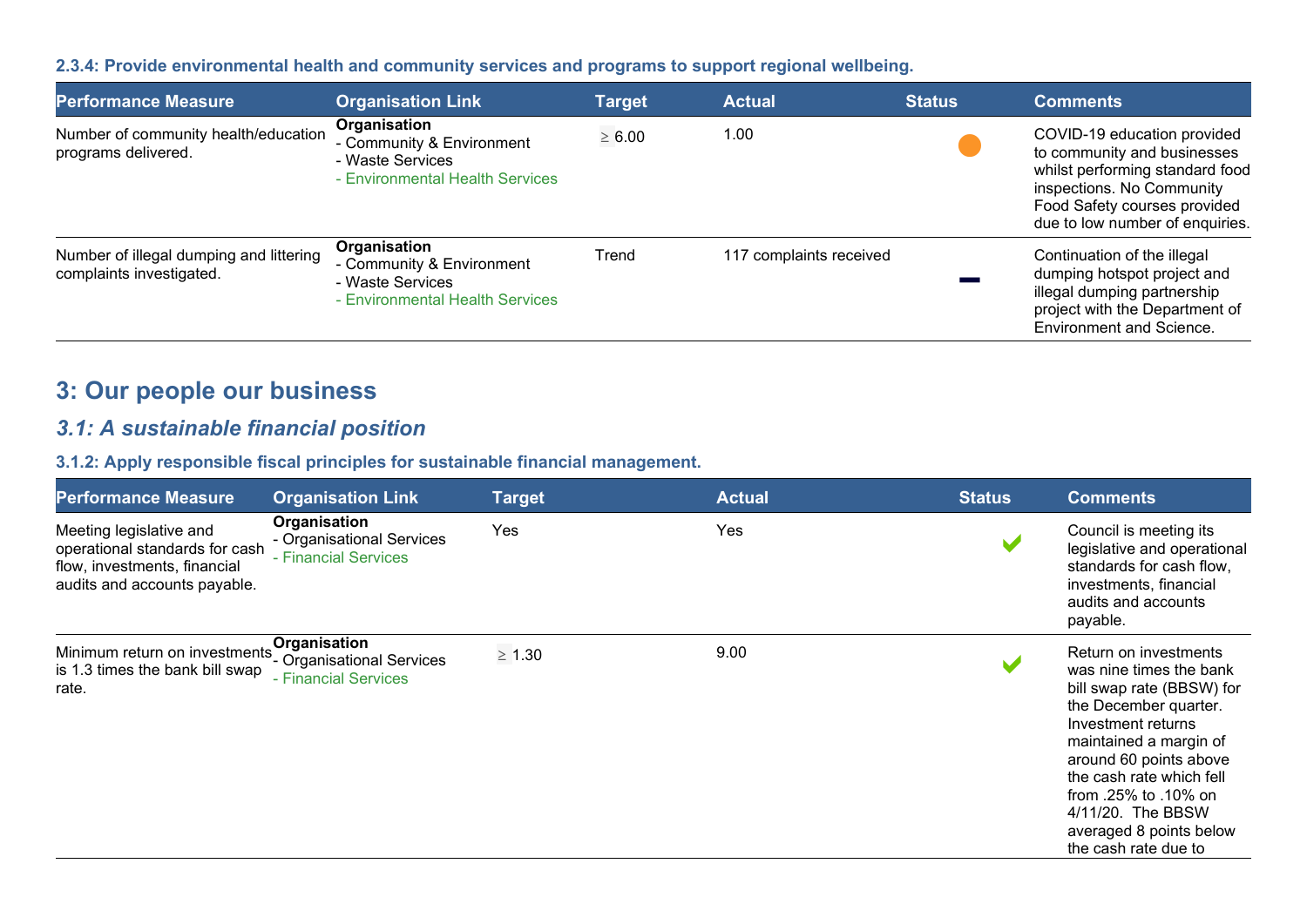| <b>Performance Measure</b>                                                                                                                                                                                                      | <b>Organisation Link</b>                                                                | <b>Target</b>          | <b>Actual</b>    | <b>Status</b>        | <b>Comments</b>                                                                                                                                                                                                                                                                                                                                                                                                    |
|---------------------------------------------------------------------------------------------------------------------------------------------------------------------------------------------------------------------------------|-----------------------------------------------------------------------------------------|------------------------|------------------|----------------------|--------------------------------------------------------------------------------------------------------------------------------------------------------------------------------------------------------------------------------------------------------------------------------------------------------------------------------------------------------------------------------------------------------------------|
|                                                                                                                                                                                                                                 |                                                                                         |                        |                  |                      | excess liquidity in the<br>banking system.                                                                                                                                                                                                                                                                                                                                                                         |
| Number of payments outside of<br>terms.                                                                                                                                                                                         | Organisation<br>- Organisational Services<br>- Financial Services<br>- Accounts Payable | $\leq 90.00$           | 77.00            | $\blacktriangledown$ | This is the first quarter<br>where data for 25<br>Business Day terms has<br>been recorded. Overall,<br>staff have done well to<br>stay below target, the<br>number of unpaid invoices<br>has increased as payment<br>is required sooner. Staff<br>are actively working on<br>reducing these numbers<br>further.                                                                                                    |
| Outstanding rates as a<br>percentage of rates levied,<br>prior to six monthly rates<br>billing.                                                                                                                                 | Organisation<br>- Organisational Services<br>- Financial Services                       | $< 5.00\%$             | 6.73%            |                      | Due to Council not<br>charging interest because<br>of Covid-19, effectively<br>giving an interest free<br>period until 31 December<br>2020, more ratepayers<br>have chosen not to pay<br>their rates by the due<br>date. This actual result<br>has since been adjusted<br>for payments received<br>immediately after the<br>interest free period, and<br>outstanding rates is<br>nearing the target rate of<br>5%. |
| Sufficient working capital is<br>available to meet forecast<br>operational needs and<br>maintained over the long-term<br>financial forecast. Level of<br>funds available greater than<br>Council's minimum cash<br>requirement. | Organisation<br>- Organisational Services<br>- Financial Services                       | $\geq$ \$40,000,000.00 | \$128,200,000.00 |                      | Council's cash balance is<br>sitting slightly lower than<br>Quarter 2 2019/2020,<br>which is expected due to<br>the ongoing effects of<br>COVID-19. However,<br>Council still holds<br>sufficient cash to fund<br>major projects scheduled<br>for the upcoming financial<br>year with no liquidity                                                                                                                 |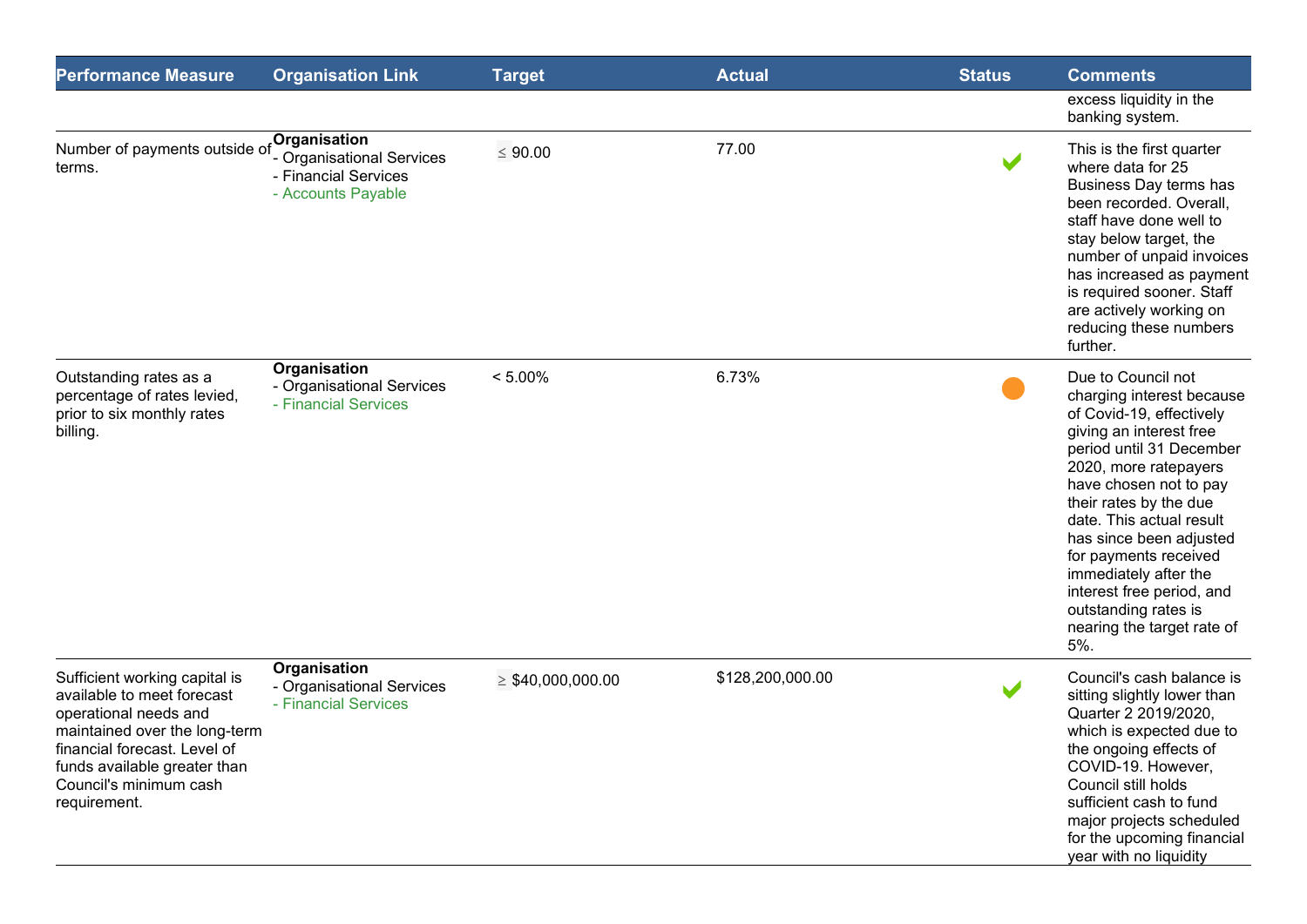| <b>Performance Measure</b> | Link<br><b>Organisation</b> | Target | Actual | Status | nments                                   |
|----------------------------|-----------------------------|--------|--------|--------|------------------------------------------|
|                            |                             |        |        |        | issues foreseeable in the<br>short term. |

#### **3.1.4: Develop strong governance and funding networks with local, state and national stakeholders.**

| <b>Performance Measure</b>                                                                             | <b>Organisation Link</b>                                              | <b>Target</b>                                                                    | <b>Actual</b>                                      | <b>Status</b> | <b>Comments</b>                                                                                                                                                                                                                                                                                                                            |
|--------------------------------------------------------------------------------------------------------|-----------------------------------------------------------------------|----------------------------------------------------------------------------------|----------------------------------------------------|---------------|--------------------------------------------------------------------------------------------------------------------------------------------------------------------------------------------------------------------------------------------------------------------------------------------------------------------------------------------|
| Actively seek and apply for funding<br>opportunities from the State and<br><b>Federal Governments.</b> | Organisation<br>- Strategic Projects & Economic<br><b>Development</b> | Trend                                                                            | 2 grant applications<br>submitted for the quarter. |               | 2 grant applications<br>submitted for the quarter.                                                                                                                                                                                                                                                                                         |
| Meeting the reporting requirements<br>and project milestones of the<br>funding agreements.             | Organisation<br>- Organisational Services<br>- Financial Services     | $\geq 90.00\%$ of projects<br>delivered in accord with the<br>Funding agreements | 100%                                               |               | Council has submitted<br>variations for three funding<br>programs and is awaiting<br>approval on all three. These<br>relate to extensions of time<br>and moving funding between<br>projects. Council is<br>negotiating the final claim on<br>another funding program. All<br>milestones have been met<br>and reports submitted on<br>time. |

# *3.2: Responsible governance with a customer driven focus*

**3.2.1: Ensure our workforce is adequately trained and supported to competently manage themselves and their work.**

| <b>Performance</b><br>Measure                                                                   | <b>Organisation Link</b>                                                                                | <b>Target</b>                                                    | <b>Actual</b>                                                                                                                 | <b>Status</b> | <b>Comments</b>                                                                                                                                            |
|-------------------------------------------------------------------------------------------------|---------------------------------------------------------------------------------------------------------|------------------------------------------------------------------|-------------------------------------------------------------------------------------------------------------------------------|---------------|------------------------------------------------------------------------------------------------------------------------------------------------------------|
| Average number of<br>days for recruitment<br>process (approval to<br>offer of employment).      | Organisation<br>- Organisational<br>Services<br>- People, Safety &<br>Culture<br>- HR Business Partners | Average 30 business days                                         | 20.72 business days                                                                                                           |               | Still trending low due to high number of<br>internal recruitment processes during the<br>initial COVID period.                                             |
| Continue to maintain<br>and develop a strong<br>employment programs<br>offering across Council. | Organisation<br>- Organisational<br>Services<br>- People, Safety &                                      | $\geq 80.00\%$ of<br>trainees/apprentices gain<br>qualifications | 24% average completion towards<br>relevant qualification and an average of<br>39% of traineeship/apprenticeship<br>completed. | M             | Progress for current employment<br>programs cohort remains strong with an<br>average of 24% completion towards<br>relevant qualification and an average of |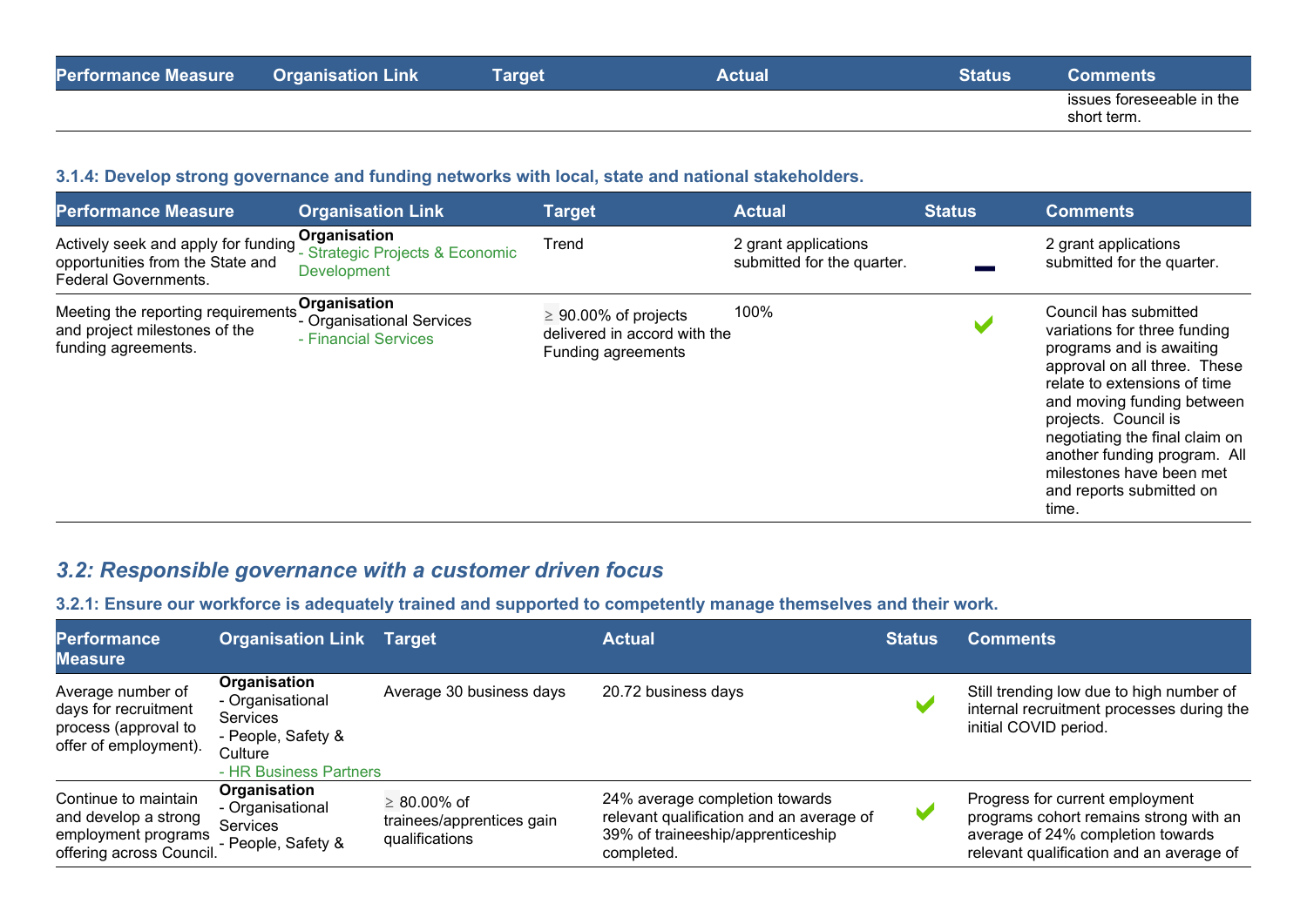| <b>Performance</b><br><b>Measure</b>                                                                                                          | <b>Organisation Link Target</b>                                                                                  |                          | <b>Actual</b>                                                           | <b>Status</b>         | <b>Comments</b>                                                                                                                                                                                                                                                                                                                                |
|-----------------------------------------------------------------------------------------------------------------------------------------------|------------------------------------------------------------------------------------------------------------------|--------------------------|-------------------------------------------------------------------------|-----------------------|------------------------------------------------------------------------------------------------------------------------------------------------------------------------------------------------------------------------------------------------------------------------------------------------------------------------------------------------|
|                                                                                                                                               | Culture<br>- Organisational<br>Development                                                                       |                          |                                                                         |                       | 39% of traineeship/apprenticeship<br>completed.                                                                                                                                                                                                                                                                                                |
|                                                                                                                                               |                                                                                                                  |                          |                                                                         |                       | Plans in place to monitor and track<br>progress each quarter with Learning &<br>Development Advisor continuing to<br>partner with leaders and<br>trainees/apprentices in ensuring access<br>to supports where required to ensure<br>completion of qualifications across the<br>board.                                                          |
| Internal Human<br>Resources<br>investigations are<br>managed in a timely<br>manner.                                                           | Organisation<br>- Organisational<br>Services<br>- People, Safety &<br>Culture<br>- HR Business Partners          | Average 30 business days | No internal Human Resource<br>investigations undertaken in this period. | $\blacktriangleright$ | No internal investigations completed by<br>Human Resource Operations in this<br>quarter.                                                                                                                                                                                                                                                       |
| Percentage of staff and<br>supervisors satisfied<br>with training and<br>development received.                                                | Organisation<br>- Organisational<br>Services<br>- People, Safety &<br>Culture<br>- Organisational<br>Development | $> 95.00\%$              | 95.00%                                                                  |                       | Target met however low response rate<br>on survey, so action plans in place to<br>ensure that capturing staff feedback post<br>training courses is more effectively<br>streamlined                                                                                                                                                             |
| Percentage of staff<br>successfully completed<br>mandatory training<br>requirements, including Culture<br>leadership<br>development training. | Organisation<br>- Organisational<br>Services<br>- People, Safety &<br>- Organisational<br>Development            | $\geq 90.00\%$           | 84.58%                                                                  |                       | Focus has been on improving<br>compliance with Workplace Health &<br>Safety compliance training which now<br>shows a 96.61% completion rate. Focus<br>for the next quarter is targeted toward<br>eLearning completion and mandatory<br>corporate training which should see<br>actual results meet target expectations<br>for the next quarter. |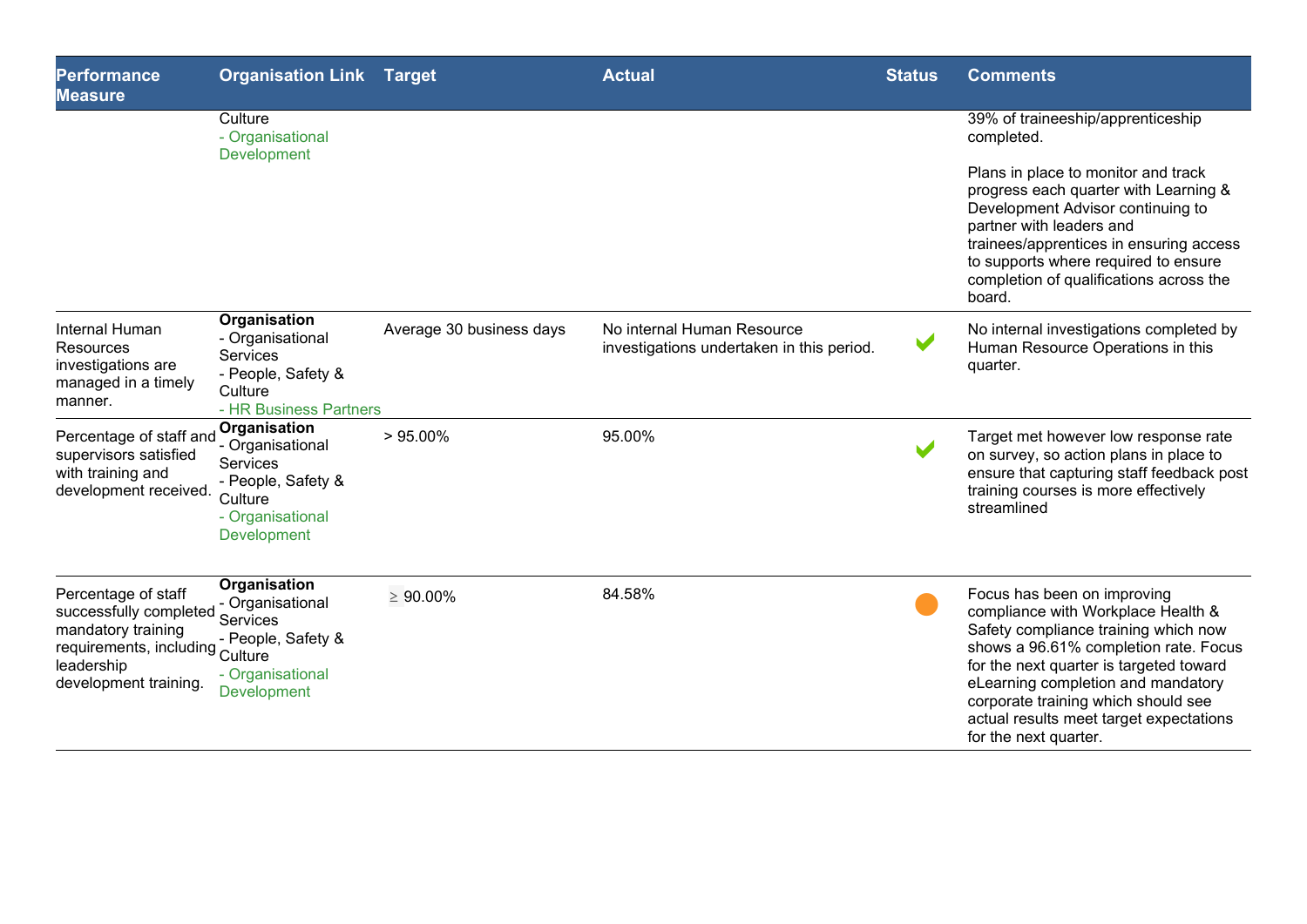#### **3.2.2: Provide friendly and responsive customer service, in keeping with council values and community expectations.**

| <b>Performance Measure</b>                                                                              | <b>Organisation Link</b>                                                                | <b>Target</b>  | <b>Actual</b> | <b>Status</b> | <b>Comments</b>                                                                                                                                       |
|---------------------------------------------------------------------------------------------------------|-----------------------------------------------------------------------------------------|----------------|---------------|---------------|-------------------------------------------------------------------------------------------------------------------------------------------------------|
| Percentage of call centre enquiries<br>answered in accordance with<br><b>Customer Service Charter.</b>  | Organisation<br>- Organisational Services<br>- Financial Services<br>- Customer Service | $\geq 90.00\%$ | 90.00%        |               | Enhancements to the Call Centre<br>operations to further improve service<br>performance are being scoped.                                             |
| Percentage of customer requests<br>(CRMs) overdue or outstanding in<br>relation to assigned timeframes. | Organisation<br>- Organisational Services<br>- Financial Services<br>- Customer Service | $\leq 15.00\%$ | $6.00\%$      |               | This reporting period indicates that<br>Requests for Service have been<br>actioned within expected timeframes,<br>supporting Councils customer focus. |
| Regulatory Services - Number of<br>proactive officer generated CRMs<br>across all three areas.          | Organisation<br>- Community & Environment<br>- Health & Regulatory Services             | Trend          | 102.00        |               | Reduction on previous quarter as<br>'patrol' category now excluded.                                                                                   |

## **3.2.3: Administer statutory compliant governance operations incorporating insurance; risk management; property management and council policies and procedures.**

| <b>Performance Measure</b>                                                                                                  | <b>Organisation Link</b>                                                   | <b>Target</b>  | <b>Actual</b> | <b>Status</b> | <b>Comments</b>                                                                                                                                                                         |
|-----------------------------------------------------------------------------------------------------------------------------|----------------------------------------------------------------------------|----------------|---------------|---------------|-----------------------------------------------------------------------------------------------------------------------------------------------------------------------------------------|
| Corporate and Operational risks<br>reported to Audit and Risk<br>Committee.                                                 | Organisation<br>- Organisational Services<br>- Governance & Legal Services | Yes/No         | Yes           |               | Report presented to Audit and<br>Risk Committee in October 2020.                                                                                                                        |
| Percentage of Administrative Action<br>Complaints received and processed<br>within applicable timeframes.                   | Organisation<br>- Organisational Services<br>- Governance & Legal Services | $\geq 90.00\%$ | 100.00%       |               | 15 administrative action<br>complaints were received during<br>this quarter, with 2 still underway.<br>All completed complaints have<br>been processed within applicable<br>timeframes. |
| Percentage of appropriate and<br>current contractual arrangements in<br>place for council owned and/or<br>managed property. | Organisation<br>- Organisational Services<br>- Governance & Legal Services | $\geq 80.00\%$ | 90.70%        |               | Favourable to target.                                                                                                                                                                   |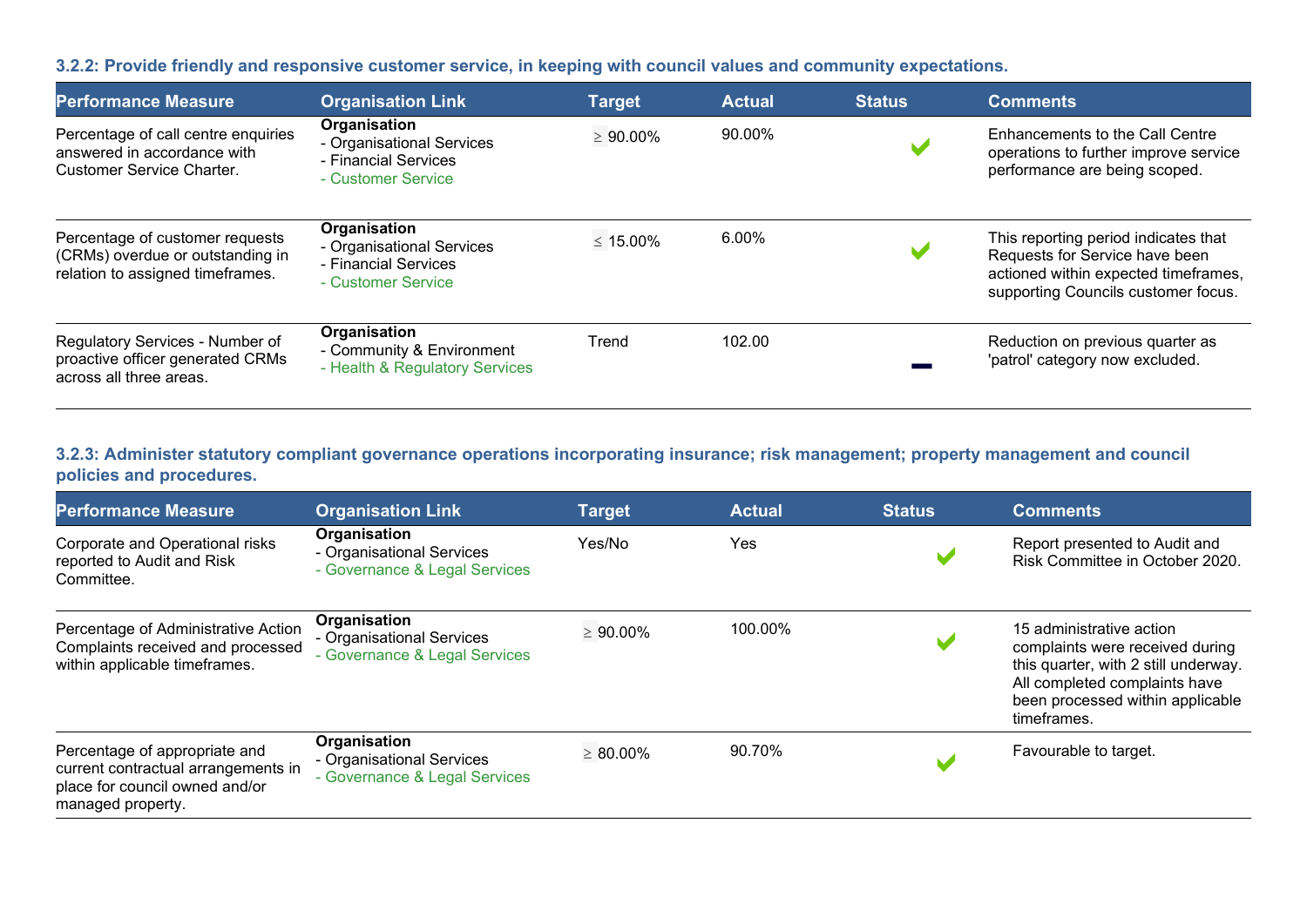| <b>Performance Measure</b>                                                                                                          | <b>Organisation Link</b>                                                   | <b>Target</b>  | <b>Actual</b> | <b>Status</b> | <b>Comments</b>                                                                                                              |
|-------------------------------------------------------------------------------------------------------------------------------------|----------------------------------------------------------------------------|----------------|---------------|---------------|------------------------------------------------------------------------------------------------------------------------------|
| Percentage of compliant Right to<br>Information and Information Privacy<br>applications processed within<br>legislative timeframes. | Organisation<br>- Organisational Services<br>- Governance & Legal Services | $= 100.00\%$   | 100.00%       |               | 13 Right to Information<br>applications were received for this<br>quarter, with 3 applications<br>currently being processed. |
| Percentage of insurance claims<br>processed submitted within<br>timeframes.                                                         | Organisation<br>- Organisational Services<br>- Governance & Legal Services | $\geq 95.00\%$ | 100.00%       |               | 18 Insurance claims were<br>processed within time frames<br>(internal, motor vehicle and public<br>liability claims).        |
| Percentage of privacy complaints<br>processed within legislative<br>timeframes.                                                     | Organisation<br>- Organisational Services<br>- Governance & Legal Services | $= 100.00\%$   | $0.00\%$      |               | Council received no privacy<br>complaints during this quarter.                                                               |

## **3.2.4: Exercise whole-of-council adherence to, and compliance with, council's policies and procedures, in keeping with our corporate values and community's expectations.**

| <b>Performance Measure</b>                                                                        | <b>Organisation Link</b>                                             | <b>Target</b> | <b>Actual</b> | <b>Status</b> | <b>Comments</b>                                                                                                                  |
|---------------------------------------------------------------------------------------------------|----------------------------------------------------------------------|---------------|---------------|---------------|----------------------------------------------------------------------------------------------------------------------------------|
| Number of Internal Audits completed.                                                              | Organisation<br>- Organisational Services<br>- Audit Services Branch | $\geq 2.00$   | 4.00          |               | BDO have completed 4 audits<br>within this quarter and are on<br>track to complete all planned<br>audits in this financial year. |
| Number of Internal Quality, Safety,<br>Environmental (systems and<br>processes) Audits completed. | Organisation<br>- Organisational Services<br>- Audit Services Branch | $\geq 2.00$   | 2.00          |               | Quality Auditor has completed 2<br>audits within this quarter and is<br>on track.                                                |

## **3.2.5: Provide and review systems, programs and processes to ensure effective and efficient service delivery to meet community expectations.**

| <b>Performance Measure</b>                                      | <b>Organisation Link</b>                                            | Target         | <b>Actual</b> | <b>Status</b> | <b>Comments</b>                                                                                    |
|-----------------------------------------------------------------|---------------------------------------------------------------------|----------------|---------------|---------------|----------------------------------------------------------------------------------------------------|
| Customer support satisfaction based<br>on surveyed users.       | Organisation<br>- Organisational Services<br>- Information Services | $\geq 80.00\%$ | 99.99%        |               | 111 responses were received in<br>the last quarter with an average<br>satisfaction of 4.8/5 stars. |
| Information Services service desk<br>tickets opened vs. closed. | Organisation<br>- Organisational Services<br>- Information Services | $\leq 0.00$    | $-1,157.00$   |               | A new Service Desk system was<br>implemented this quarter, that<br>saw a large correction of old   |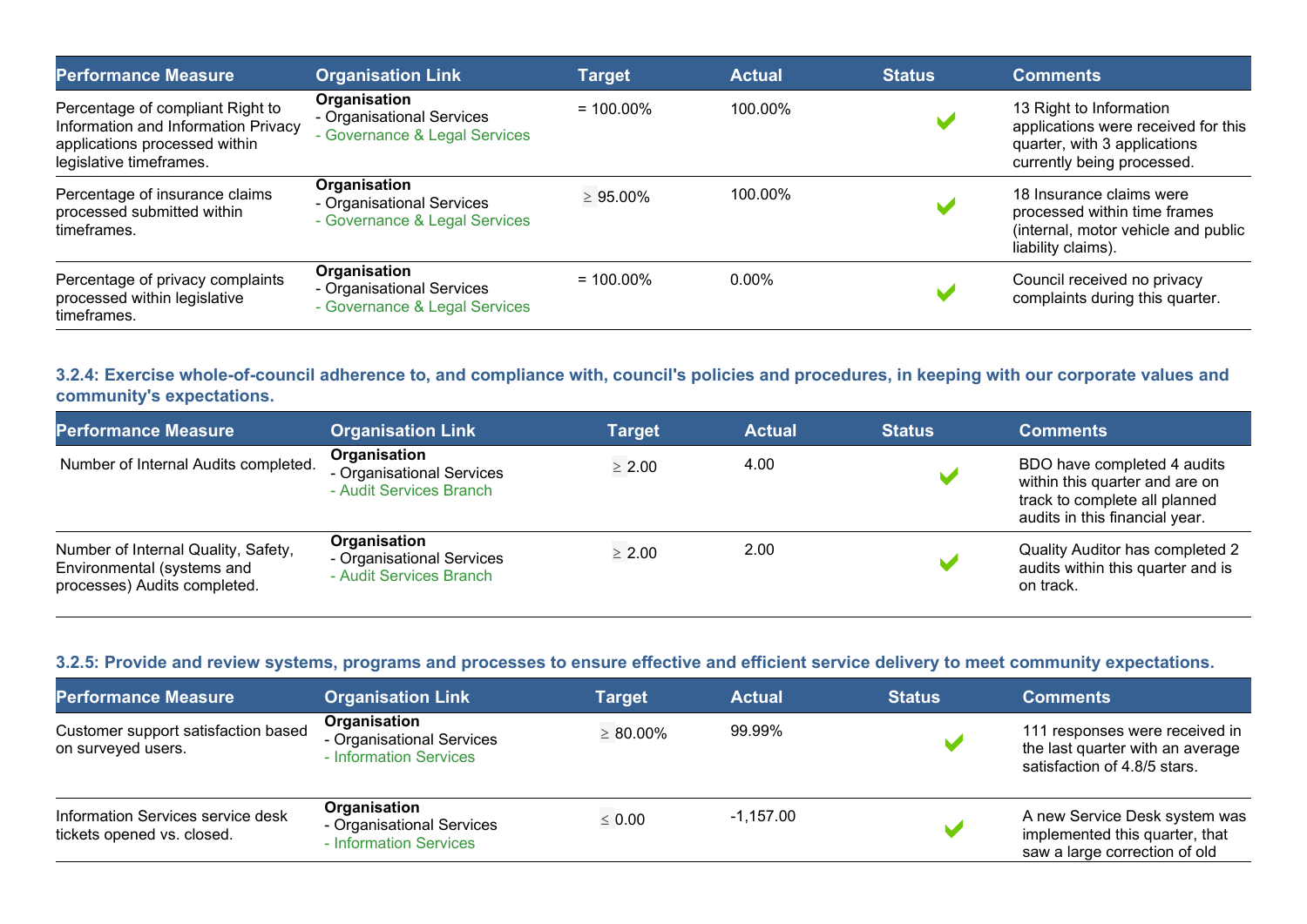| <b>Performance Measure</b>                                    | <b>Organisation Link</b>                                                   | Target         | <b>Actual</b> | <b>Status</b> | <b>Comments</b>                                                                                                               |
|---------------------------------------------------------------|----------------------------------------------------------------------------|----------------|---------------|---------------|-------------------------------------------------------------------------------------------------------------------------------|
|                                                               |                                                                            |                |               |               | tickets closed out which is the<br>reason for this unusual result.                                                            |
| Operational risks reviewed quarterly by<br>operational areas. | Organisation<br>- Organisational Services<br>- Governance & Legal Services | $\geq 75.00\%$ | 100.00%       |               | Operational and Fraud and<br>Corruption risks were reviewed<br>in line with Council's new Risk<br>Framework in December 2020. |
| Percentage of information mapping<br>services availability.   | Organisation<br>- Organisational Services<br>- Information Services        | $\geq 98.00\%$ | 99.91%        |               | Despite a migration to new<br>server uptime was maintained<br>for most services.                                              |

## *3.3: Open communication*

#### **3.3.1: Keep our community and workforce informed and up-to-date in matters of agency and community interest.**

| <b>Performance Measure</b>                           | <b>Organisation Link</b>         | Target    | <b>Actual</b> | <b>Status</b> | <b>Comments</b>                                                                      |
|------------------------------------------------------|----------------------------------|-----------|---------------|---------------|--------------------------------------------------------------------------------------|
| Number of articles published on<br>bundabergnow.com. | Organisation<br>- Communications | $= 70.00$ | 87.00         |               | 87 Council and Council facility<br>related stories were published<br>in the quarter. |

## **3.3.2: Proactively support and encourage community engagement and collaboration.**

| <b>Performance Measure</b>                | <b>Organisation Link</b>         | <b>Target</b> \                 | <b>Actual</b> | <b>Status</b> | <b>Comments</b>                                                                                                                                      |
|-------------------------------------------|----------------------------------|---------------------------------|---------------|---------------|------------------------------------------------------------------------------------------------------------------------------------------------------|
| Total number of followers on<br>Facebook. | Organisation<br>- Communications | 5% increase on<br>last quarter. | 29,275.00     |               | This KPI is trending positively<br>with a more than 5% increase.<br>Net page likes increased by<br>4,286 to a total of 29,275<br>during the quarter. |

#### **3.3.3: Develop consistent messaging and professional communications that establish a positive profile and identity for council and our region.**

| <b>Performance Measure</b>                                             | <b>Organisation Link</b>         | Tarɑet         | <b>Actual</b> | <b>Status</b> | <b>Comments</b>                                        |
|------------------------------------------------------------------------|----------------------------------|----------------|---------------|---------------|--------------------------------------------------------|
| Council e-newsletter open rate.<br>Measured against industry standard. | Organisation<br>- Communications | $\geq 28.00\%$ | 36.90%        |               | The average open rate across<br>the quarter was 36.9%. |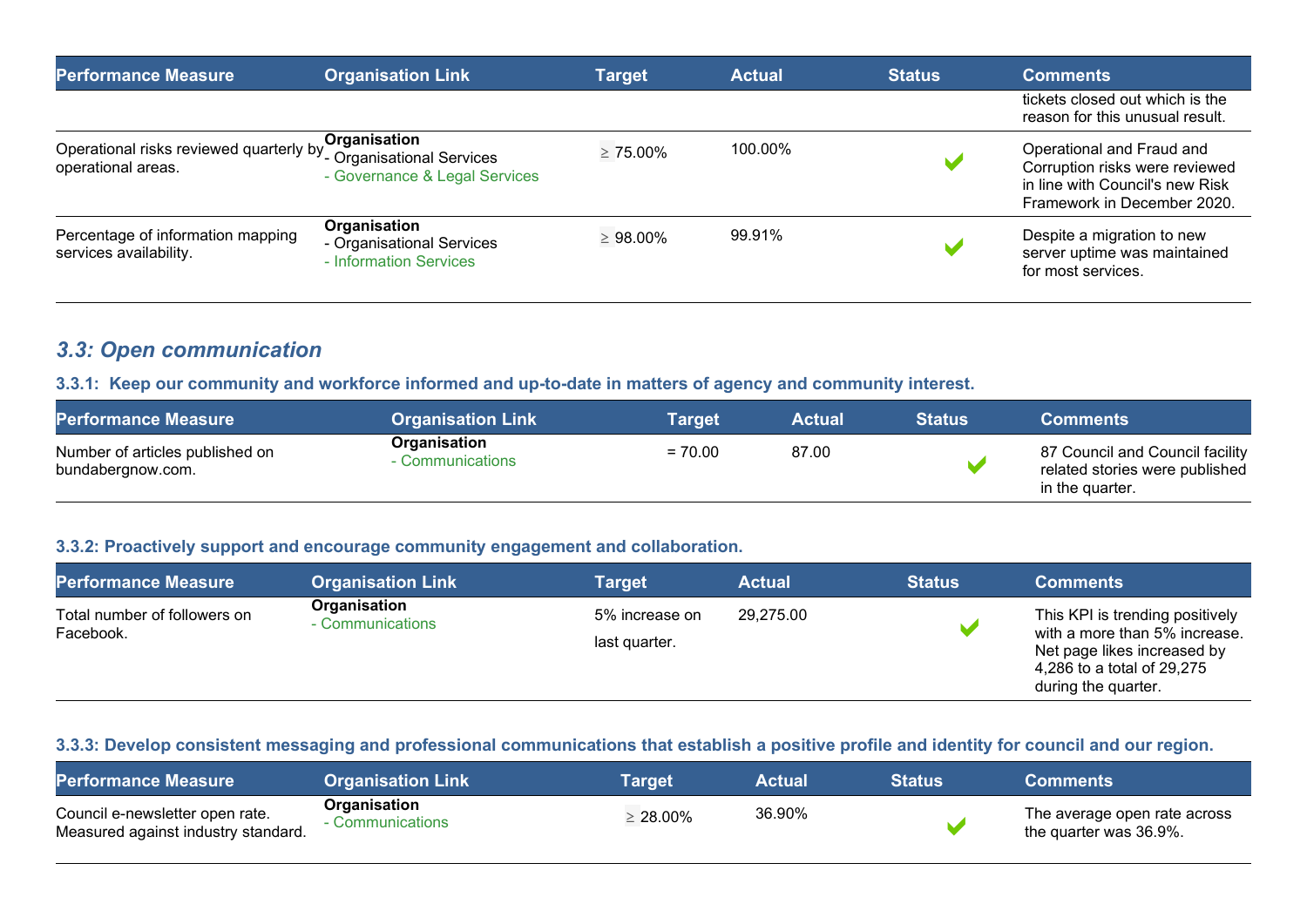| 3.3.4: Review and develop updated and relevant communication platforms, modes, mediums and content. |  |  |
|-----------------------------------------------------------------------------------------------------|--|--|
|-----------------------------------------------------------------------------------------------------|--|--|

| <b>Performance Measure</b>                 | <b>Organisation Link</b>         | <b>Target</b>                   | <b>Actual</b>                                                    | <b>Status</b> | <b>Comments</b>                                                                                                                                                                                                                             |
|--------------------------------------------|----------------------------------|---------------------------------|------------------------------------------------------------------|---------------|---------------------------------------------------------------------------------------------------------------------------------------------------------------------------------------------------------------------------------------------|
| Council e-newsletter subscriber<br>growth. | Organisation<br>- Communications | 5% increase on<br>last quarter. | Subscribers decreased by<br>269 to 20,009 during the<br>quarter. |               | Due to changes in the<br>electronic direct mail sign up<br>system, subscriber numbers<br>have been impacted. While<br>working with the supplier to<br>automate this process there<br>will be periods of disruption to<br>subscriber growth. |

# **4: Game changers**

## *4.1 Connected and leveraged infrastructure*

**4.1.1 Strategic Infrastructure plans developed for all classes of community infrastructure.**

| <b>Performance Measure</b>                                                       | <b>Organisation Link</b> | Target | Actual                                                                                                        | <b>Status</b> | <b>Comments</b>                                                                             |
|----------------------------------------------------------------------------------|--------------------------|--------|---------------------------------------------------------------------------------------------------------------|---------------|---------------------------------------------------------------------------------------------|
| The Local Government Infrastructure<br>Development<br>Plan is reviewed annually. |                          | 2021   | $= 100\%$ by June Data being reviewed and input<br>from internal stakeholders<br>being sought to verify data. |               | Data being reviewed and input<br>from internal stakeholders<br>being sought to verify data. |

## *4.4 Organisational and cultural excellence*

## **4.4.1 Develop and implement People and Performance Strategy.**

| <b>Performance Measure</b>                                          | <b>Organisation Link</b>                                                                          | Target      | <b>Actual</b> | <b>Status</b> | <b>Comments</b>                                                                                                        |
|---------------------------------------------------------------------|---------------------------------------------------------------------------------------------------|-------------|---------------|---------------|------------------------------------------------------------------------------------------------------------------------|
| Health and Safety Strategic Plan Key<br>Performance Indicators met. | Organisation<br>- Organisational Services<br>- People, Safety & Culture<br>- Work Health & Safety | $= 90.00\%$ | 90.00%        |               | On track with Health and Safety<br>Strategic Plan. Contractor Spot<br>checks and Hazard Inspections<br>both on target. |